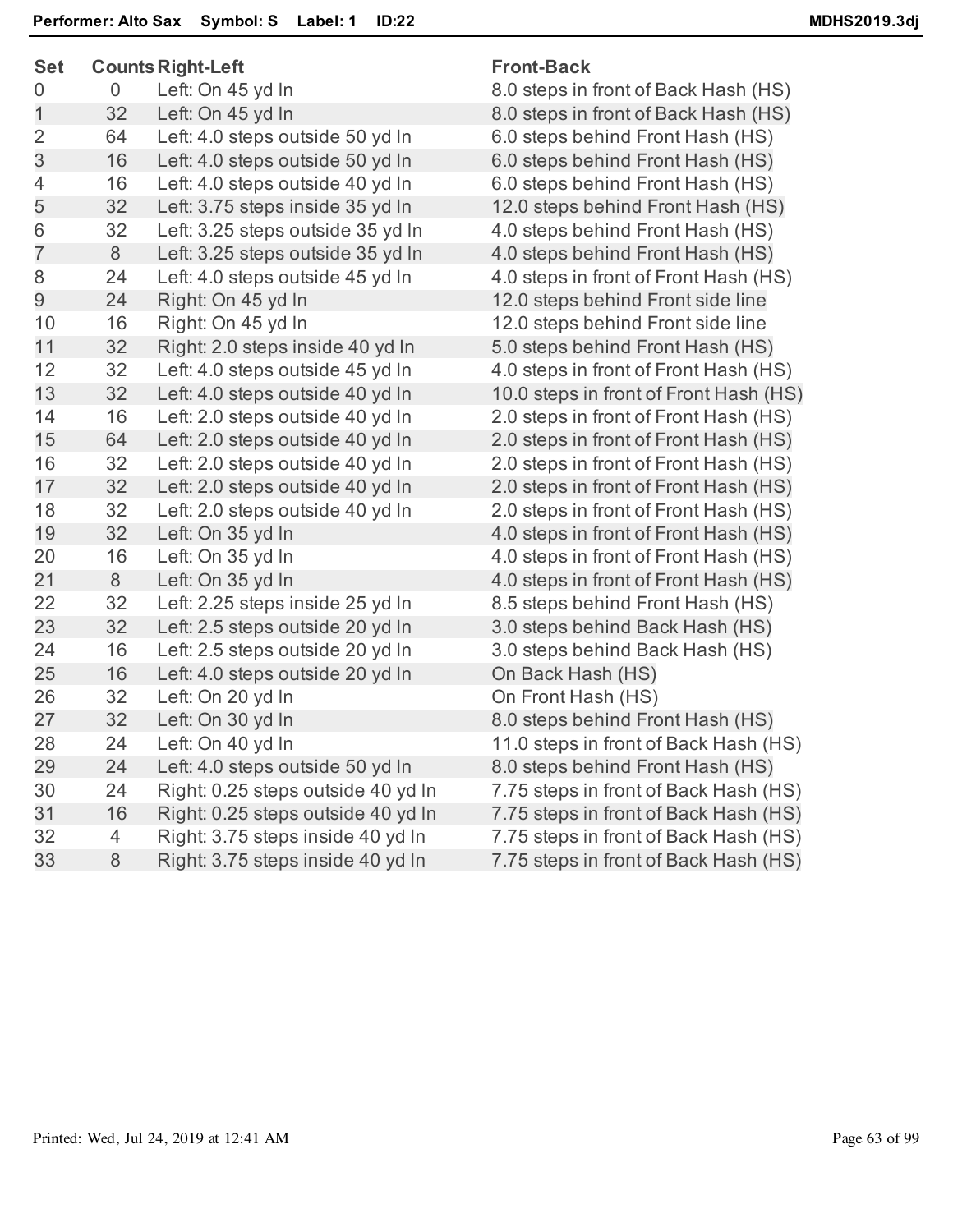| <b>Set</b>     |                | <b>Counts Right-Left</b>           | <b>Front-Back</b>                      |
|----------------|----------------|------------------------------------|----------------------------------------|
| 0              | $\overline{0}$ | Left: On 40 yd In                  | 8.0 steps in front of Back Hash (HS)   |
| 1              | 32             | Left: On 40 yd In                  | 8.0 steps in front of Back Hash (HS)   |
| $\overline{2}$ | 64             | Left: On 45 yd In                  | 6.0 steps behind Front Hash (HS)       |
| 3              | 16             | Left: On 45 yd In                  | 6.0 steps behind Front Hash (HS)       |
| $\overline{4}$ | 16             | Left: On 35 yd In                  | 6.0 steps behind Front Hash (HS)       |
| 5              | 32             | Left: 1.25 steps inside 35 yd In   | 12.0 steps behind Front Hash (HS)      |
| 6              | 32             | Left: 0.75 steps outside 35 yd In  | 4.0 steps behind Front Hash (HS)       |
| $\overline{7}$ | 8              | Left: 0.75 steps outside 35 yd In  | 4.0 steps behind Front Hash (HS)       |
| 8              | 24             | Left: 1.5 steps outside 45 yd In   | 5.0 steps in front of Front Hash (HS)  |
| 9              | 24             | Right: 2.5 steps outside 45 yd In  | 11.0 steps behind Front side line      |
| 10             | 16             | Right: 2.5 steps outside 45 yd In  | 11.0 steps behind Front side line      |
| 11             | 32             | Right: 2.0 steps outside 40 yd In  | 5.0 steps behind Front Hash (HS)       |
| 12             | 32             | Left: On 45 yd In                  | 4.0 steps in front of Front Hash (HS)  |
| 13             | 32             | Left: 1.5 steps outside 40 yd In   | 8.75 steps in front of Front Hash (HS) |
| 14             | 16             | Left: 2.0 steps inside 40 yd In    | 2.0 steps behind Front Hash (HS)       |
| 15             | 64             | Left: 2.0 steps inside 40 yd In    | 2.0 steps behind Front Hash (HS)       |
| 16             | 32             | Left: 2.0 steps inside 40 yd In    | 2.0 steps behind Front Hash (HS)       |
| 17             | 32             | Left: 2.0 steps inside 40 yd In    | 2.0 steps behind Front Hash (HS)       |
| 18             | 32             | Left: 2.0 steps inside 40 yd In    | 2.0 steps behind Front Hash (HS)       |
| 19             | 32             | Left: 2.5 steps inside 35 yd In    | 3.0 steps in front of Front Hash (HS)  |
| 20             | 16             | Left: 2.5 steps inside 35 yd In    | 3.0 steps in front of Front Hash (HS)  |
| 21             | 8              | Left: 2.5 steps inside 35 yd In    | 3.0 steps in front of Front Hash (HS)  |
| 22             | 32             | Left: 4.0 steps outside 30 yd In   | 10.5 steps behind Front Hash (HS)      |
| 23             | 32             | Left: 4.0 steps outside 20 yd In   | 0.75 steps behind Back Hash (HS)       |
| 24             | 16             | Left: 4.0 steps outside 20 yd In   | 0.75 steps behind Back Hash (HS)       |
| 25             | 16             | Left: 1.5 steps outside 20 yd In   | On Back Hash (HS)                      |
| 26             | 32             | Left: 1.75 steps inside 20 yd In   | 1.75 steps behind Front Hash (HS)      |
| 27             | 32             | Left: 2.5 steps inside 30 yd In    | 8.0 steps behind Front Hash (HS)       |
| 28             | 24             | Left: 2.5 steps inside 40 yd In    | 10.25 steps in front of Back Hash (HS) |
| 29             | 24             | Left: 2.0 steps outside 50 yd In   | 9.5 steps behind Front Hash (HS)       |
| 30             | 24             | Right: 2.75 steps outside 40 yd In | 7.0 steps in front of Back Hash (HS)   |
| 31             | 16             | Right: 2.75 steps outside 40 yd In | 7.0 steps in front of Back Hash (HS)   |
| 32             | 4              | Right: 1.25 steps inside 40 yd In  | 7.0 steps in front of Back Hash (HS)   |
| 33             | 8              | Right: 1.25 steps inside 40 yd In  | 7.0 steps in front of Back Hash (HS)   |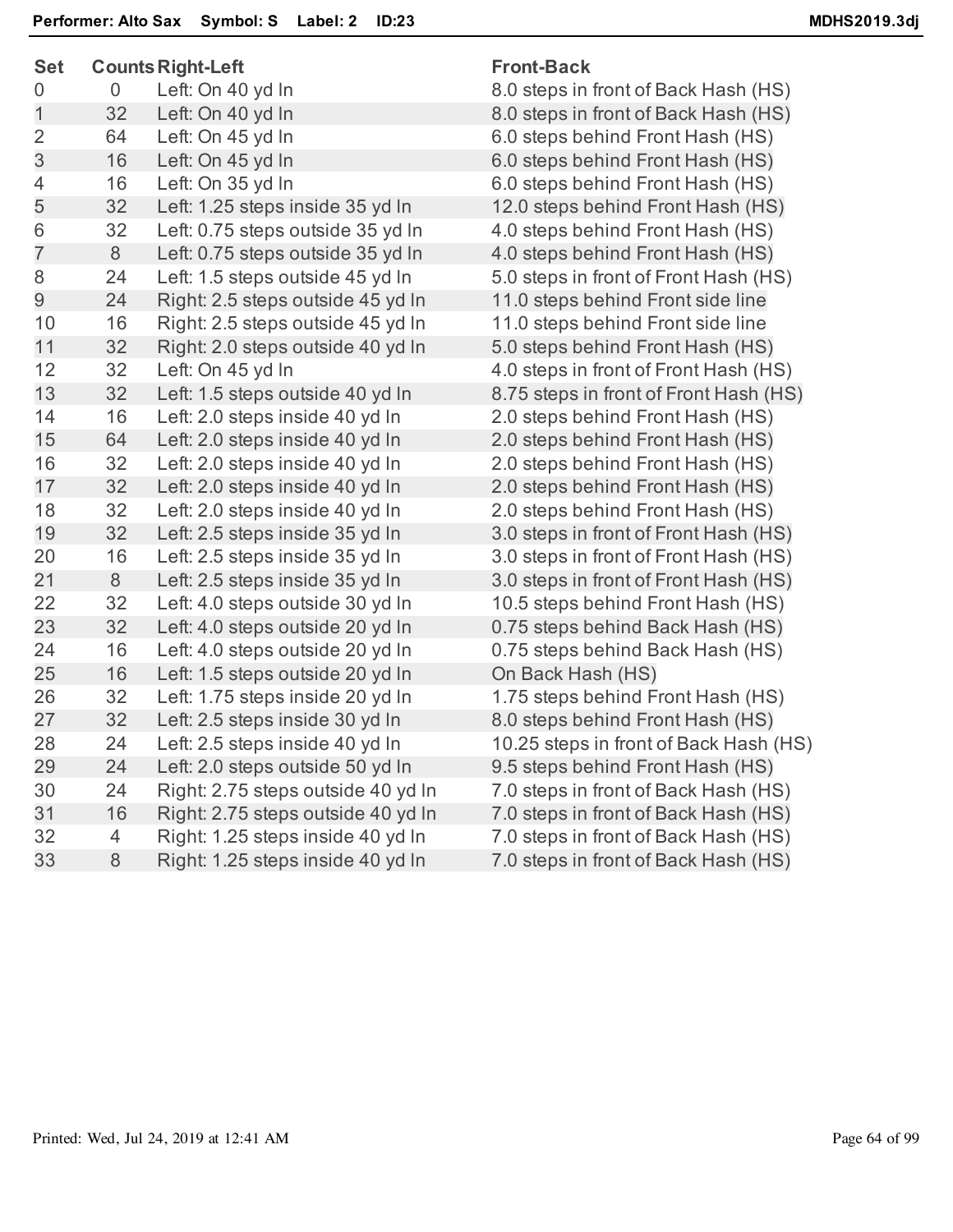| <b>Set</b>     |                | <b>Counts Right-Left</b>           | <b>Front-Back</b>                      |
|----------------|----------------|------------------------------------|----------------------------------------|
| 0              | $\overline{0}$ | Left: On 35 yd In                  | 8.0 steps in front of Back Hash (HS)   |
| $\mathbf 1$    | 32             | Left: On 35 yd In                  | 8.0 steps in front of Back Hash (HS)   |
| $\overline{2}$ | 64             | Left: 4.0 steps outside 45 yd In   | 6.0 steps behind Front Hash (HS)       |
| 3              | 16             | Left: 4.0 steps outside 45 yd In   | 6.0 steps behind Front Hash (HS)       |
| $\overline{4}$ | 16             | Left: 4.0 steps outside 35 yd In   | 6.0 steps behind Front Hash (HS)       |
| 5              | 32             | Left: 1.5 steps outside 35 yd In   | 12.0 steps behind Front Hash (HS)      |
| 6              | 32             | Left: 2.0 steps inside 35 yd In    | 4.0 steps behind Front Hash (HS)       |
| $\overline{7}$ | 8              | Left: 2.0 steps inside 35 yd In    | 4.0 steps behind Front Hash (HS)       |
| 8              | 24             | Left: 1.0 steps inside 45 yd In    | 6.0 steps in front of Front Hash (HS)  |
| 9              | 24             | Right: 3.25 steps inside 40 yd In  | 9.75 steps behind Front side line      |
| 10             | 16             | Right: 3.25 steps inside 40 yd In  | 9.75 steps behind Front side line      |
| 11             | 32             | Right: 2.0 steps inside 35 yd In   | 5.0 steps behind Front Hash (HS)       |
| 12             | 32             | Left: 4.0 steps outside 50 yd In   | 4.0 steps in front of Front Hash (HS)  |
| 13             | 32             | Left: 1.0 steps inside 40 yd In    | 7.5 steps in front of Front Hash (HS)  |
| 14             | 16             | Left: 2.0 steps outside 45 yd In   | 10.0 steps in front of Front Hash (HS) |
| 15             | 64             | Left: 2.0 steps outside 45 yd In   | 10.0 steps in front of Front Hash (HS) |
| 16             | 32             | Left: 2.0 steps outside 45 yd In   | 10.0 steps in front of Front Hash (HS) |
| 17             | 32             | Left: 2.0 steps outside 45 yd In   | 10.0 steps in front of Front Hash (HS) |
| 18             | 32             | Left: 2.0 steps outside 45 yd In   | 10.0 steps in front of Front Hash (HS) |
| 19             | 32             | Left: 3.0 steps outside 40 yd In   | 2.0 steps in front of Front Hash (HS)  |
| 20             | 16             | Left: 3.0 steps outside 40 yd In   | 2.0 steps in front of Front Hash (HS)  |
| 21             | 8              | Left: 3.0 steps outside 40 yd In   | 2.0 steps in front of Front Hash (HS)  |
| 22             | 32             | Left: 2.0 steps outside 30 yd In   | 12.5 steps behind Front Hash (HS)      |
| 23             | 32             | Left: 3.5 steps outside 20 yd In   | 2.0 steps in front of Back Hash (HS)   |
| 24             | 16             | Left: 3.5 steps outside 20 yd In   | 2.0 steps in front of Back Hash (HS)   |
| 25             | 16             | Left: 1.0 steps inside 20 yd In    | On Back Hash (HS)                      |
| 26             | 32             | Left: 3.75 steps inside 20 yd In   | 3.75 steps behind Front Hash (HS)      |
| 27             | 32             | Left: 3.25 steps outside 35 yd In  | 8.0 steps behind Front Hash (HS)       |
| 28             | 24             | Left: 3.0 steps outside 45 yd In   | 9.75 steps in front of Back Hash (HS)  |
| 29             | 24             | Right: 0.25 steps outside 50 yd In | 11.0 steps behind Front Hash (HS)      |
| 30             | 24             | Right: 2.75 steps inside 35 yd In  | 6.5 steps in front of Back Hash (HS)   |
| 31             | 16             | Right: 2.75 steps inside 35 yd In  | 6.5 steps in front of Back Hash (HS)   |
| 32             | $\overline{4}$ | Right: 1.25 steps outside 40 yd In | 6.5 steps in front of Back Hash (HS)   |
| 33             | $8\phantom{1}$ | Right: 1.25 steps outside 40 yd In | 6.5 steps in front of Back Hash (HS)   |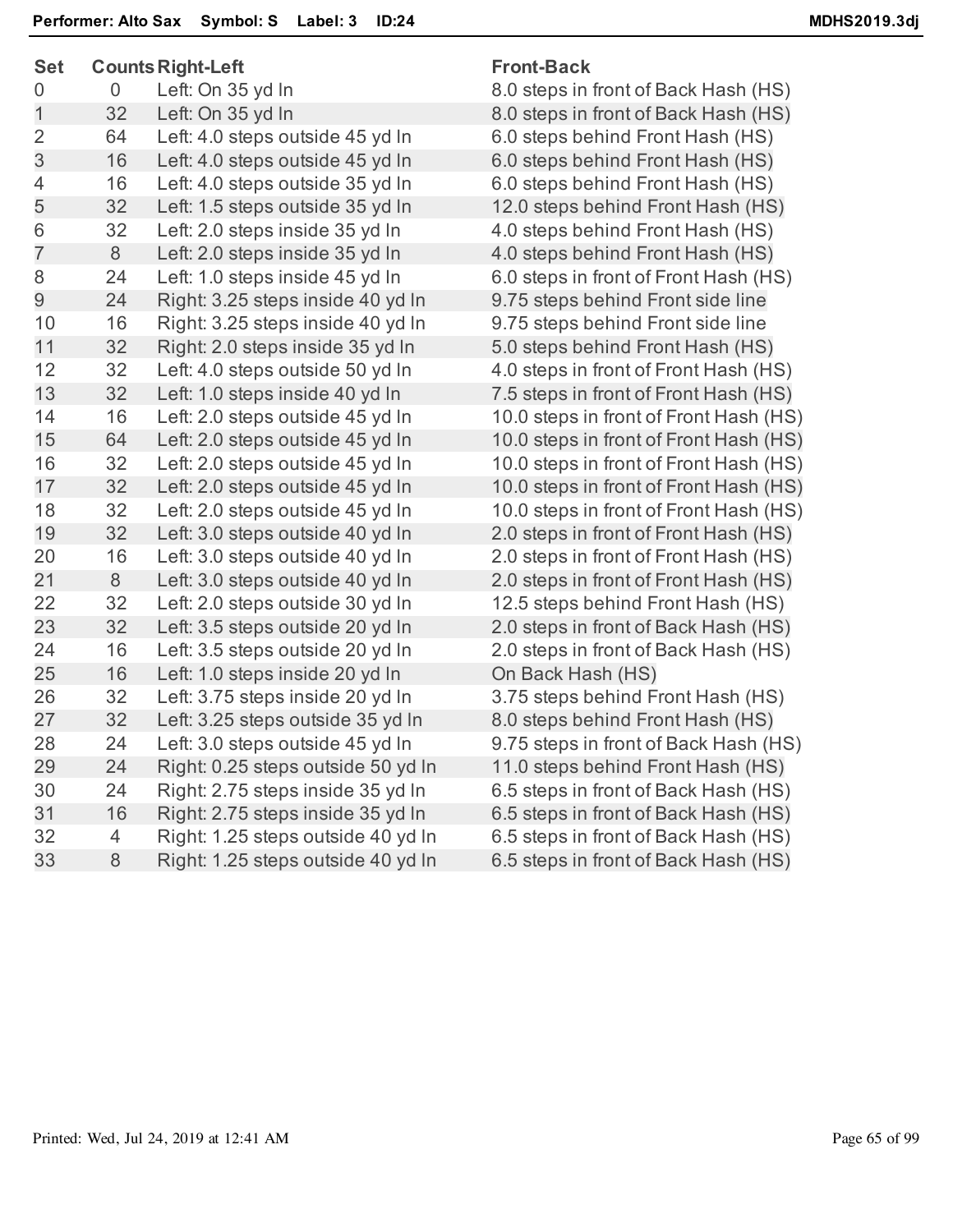| <b>Set</b>     |    | <b>Counts Right-Left</b>           | <b>Front-Back</b>                      |
|----------------|----|------------------------------------|----------------------------------------|
| 0              | 0  | Left: On 30 yd In                  | 8.0 steps in front of Back Hash (HS)   |
| 1              | 32 | Left: On 30 yd In                  | 8.0 steps in front of Back Hash (HS)   |
| $\overline{2}$ | 64 | Left: On 40 yd In                  | 6.0 steps behind Front Hash (HS)       |
| 3              | 16 | Left: On 40 yd In                  | 6.0 steps behind Front Hash (HS)       |
| 4              | 16 | Left: On 30 yd In                  | 6.0 steps behind Front Hash (HS)       |
| 5              | 32 | Left: 4.0 steps outside 35 yd In   | 11.75 steps behind Front Hash (HS)     |
| 6              | 32 | Left: 3.5 steps outside 40 yd In   | 4.0 steps behind Front Hash (HS)       |
| $\overline{7}$ | 8  | Left: 3.5 steps outside 40 yd In   | 4.0 steps behind Front Hash (HS)       |
| 8              | 24 | Left: 3.5 steps inside 45 yd In    | 7.0 steps in front of Front Hash (HS)  |
| 9              | 24 | Right: 0.75 steps inside 40 yd In  | 8.75 steps behind Front side line      |
| 10             | 16 | Right: 0.75 steps inside 40 yd In  | 8.75 steps behind Front side line      |
| 11             | 32 | Right: 2.0 steps outside 35 yd In  | 5.0 steps behind Front Hash (HS)       |
| 12             | 32 | On 50 yd In                        | 4.0 steps in front of Front Hash (HS)  |
| 13             | 32 | Left: 3.5 steps inside 40 yd In    | 6.25 steps in front of Front Hash (HS) |
| 14             | 16 | Left: 2.0 steps inside 45 yd In    | 6.0 steps in front of Front Hash (HS)  |
| 15             | 64 | Left: 2.0 steps inside 45 yd In    | 6.0 steps in front of Front Hash (HS)  |
| 16             | 32 | Left: 2.0 steps inside 45 yd In    | 6.0 steps in front of Front Hash (HS)  |
| 17             | 32 | Left: 2.0 steps inside 45 yd In    | 6.0 steps in front of Front Hash (HS)  |
| 18             | 32 | Left: 2.0 steps inside 45 yd In    | 6.0 steps in front of Front Hash (HS)  |
| 19             | 32 | Left: 0.5 steps outside 40 yd In   | 1.0 steps in front of Front Hash (HS)  |
| 20             | 16 | Left: 0.5 steps outside 40 yd In   | 1.0 steps in front of Front Hash (HS)  |
| 21             | 8  | Left: 0.5 steps outside 40 yd In   | 1.0 steps in front of Front Hash (HS)  |
| 22             | 32 | Left: 0.25 steps outside 30 yd In  | 13.75 steps in front of Back Hash (HS) |
| 23             | 32 | Left: 1.25 steps outside 20 yd In  | 3.75 steps in front of Back Hash (HS)  |
| 24             | 16 | Left: 1.25 steps outside 20 yd In  | 3.75 steps in front of Back Hash (HS)  |
| 25             | 16 | Left: 3.5 steps inside 20 yd In    | On Back Hash (HS)                      |
| 26             | 32 | Left: 2.5 steps outside 25 yd In   | 5.5 steps behind Front Hash (HS)       |
| 27             | 32 | Left: 0.75 steps outside 35 yd In  | 8.0 steps behind Front Hash (HS)       |
| 28             | 24 | Left: 0.5 steps outside 45 yd In   | 9.0 steps in front of Back Hash (HS)   |
| 29             | 24 | Right: 2.25 steps outside 50 yd In | 12.5 steps behind Front Hash (HS)      |
| 30             | 24 | Right: On 35 yd In                 | 6.25 steps in front of Back Hash (HS)  |
| 31             | 16 | Right: On 35 yd In                 | 6.25 steps in front of Back Hash (HS)  |
| 32             | 4  | Right: 4.0 steps outside 40 yd In  | 6.25 steps in front of Back Hash (HS)  |
| 33             | 8  | Right: 4.0 steps outside 40 yd In  | 6.25 steps in front of Back Hash (HS)  |
|                |    |                                    |                                        |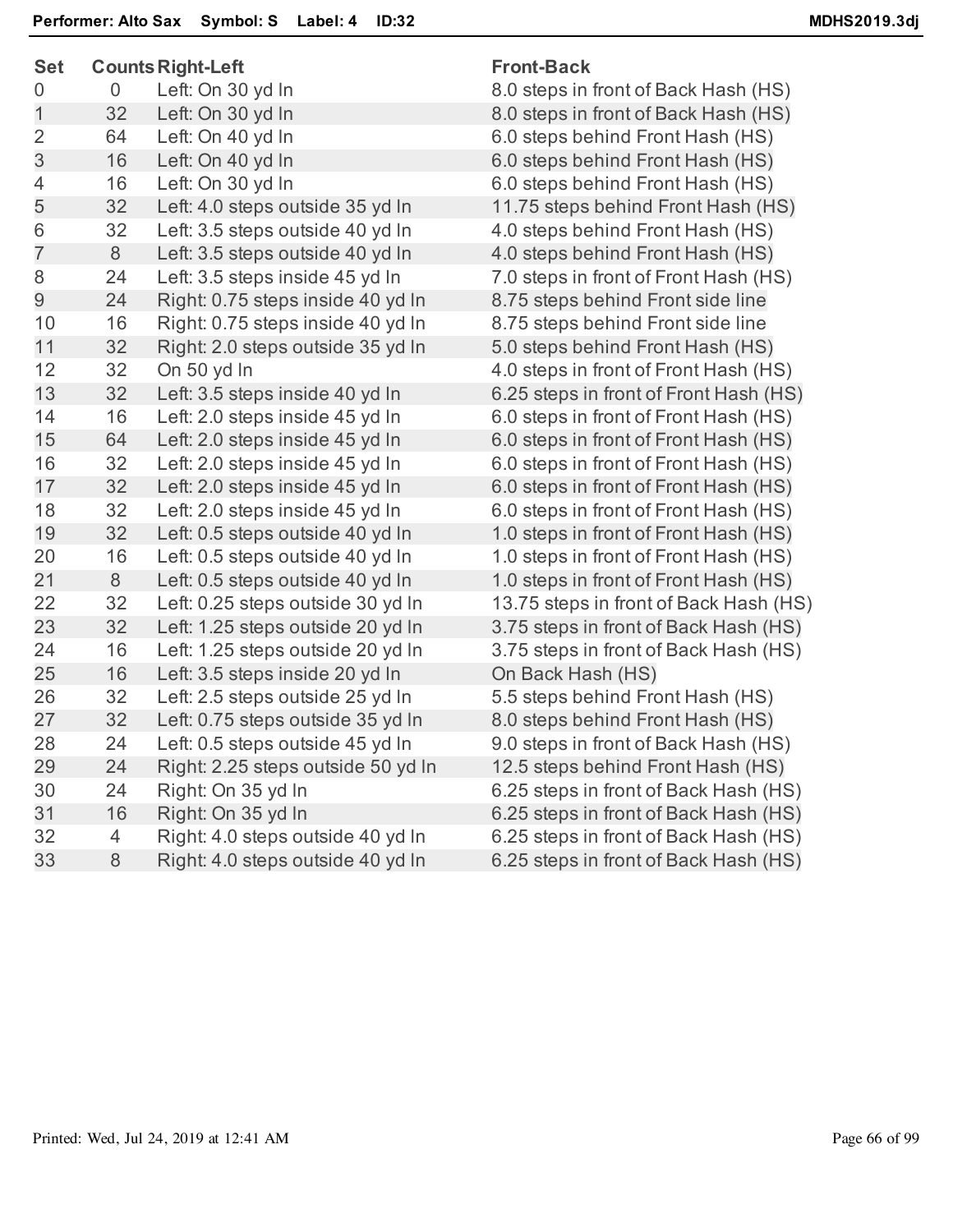| <b>Set</b>     |                | <b>Counts Right-Left</b>          | <b>Front-Back</b>                     |
|----------------|----------------|-----------------------------------|---------------------------------------|
| 0              | $\overline{0}$ | Left: On 25 yd In                 | 8.0 steps in front of Back Hash (HS)  |
| 1              | 32             | Left: On 25 yd In                 | 8.0 steps in front of Back Hash (HS)  |
| $\overline{2}$ | 64             | Left: 4.0 steps outside 40 yd In  | 6.0 steps behind Front Hash (HS)      |
| 3              | 16             | Left: 4.0 steps outside 40 yd In  | 6.0 steps behind Front Hash (HS)      |
| 4              | 16             | Left: 4.0 steps outside 30 yd In  | 6.0 steps behind Front Hash (HS)      |
| 5              | 32             | Left: 4.0 steps outside 35 yd In  | 9.0 steps behind Front Hash (HS)      |
| 6              | 32             | Left: 1.0 steps outside 40 yd In  | 4.0 steps behind Front Hash (HS)      |
| $\overline{7}$ | 8              | Left: 1.0 steps outside 40 yd In  | 4.0 steps behind Front Hash (HS)      |
| 8              | 24             | Left: 2.0 steps outside 50 yd In  | 8.0 steps in front of Front Hash (HS) |
| 9              | 24             | Right: 1.5 steps outside 40 yd In | 8.75 steps behind Front side line     |
| 10             | 16             | Right: 1.5 steps outside 40 yd In | 8.75 steps behind Front side line     |
| 11             | 32             | Right: 2.0 steps inside 30 yd In  | 5.0 steps behind Front Hash (HS)      |
| 12             | 32             | Right: 4.0 steps inside 45 yd In  | 4.0 steps in front of Front Hash (HS) |
| 13             | 32             | Left: 2.0 steps outside 45 yd In  | 5.0 steps in front of Front Hash (HS) |
| 14             | 16             | Left: 2.0 steps outside 45 yd In  | 2.0 steps in front of Front Hash (HS) |
| 15             | 64             | Left: 2.0 steps outside 45 yd In  | 2.0 steps in front of Front Hash (HS) |
| 16             | 32             | Left: 2.0 steps outside 45 yd In  | 2.0 steps in front of Front Hash (HS) |
| 17             | 32             | Left: 2.0 steps outside 45 yd In  | 2.0 steps in front of Front Hash (HS) |
| 18             | 32             | Left: 2.0 steps outside 45 yd In  | 2.0 steps in front of Front Hash (HS) |
| 19             | 32             | Left: 2.0 steps inside 40 yd In   | On Front Hash (HS)                    |
| 20             | 16             | Left: 2.0 steps inside 40 yd In   | On Front Hash (HS)                    |
| 21             | 8              | Left: 2.0 steps inside 40 yd In   | On Front Hash (HS)                    |
| 22             | 32             | Left: 2.0 steps inside 30 yd In   | 12.0 steps in front of Back Hash (HS) |
| 23             | 32             | Left: 1.5 steps inside 20 yd In   | 3.75 steps in front of Back Hash (HS) |
| 24             | 16             | Left: 1.5 steps inside 20 yd In   | 3.75 steps in front of Back Hash (HS) |
| 25             | 16             | Left: 2.0 steps outside 25 yd In  | On Back Hash (HS)                     |
| 26             | 32             | Left: 0.75 steps outside 25 yd In | 7.25 steps behind Front Hash (HS)     |
| 27             | 32             | Left: 1.75 steps inside 35 yd In  | 8.0 steps behind Front Hash (HS)      |
| 28             | 24             | Left: 2.0 steps inside 45 yd In   | 8.25 steps in front of Back Hash (HS) |
| 29             | 24             | Right: 3.5 steps inside 45 yd In  | 14.0 steps in front of Back Hash (HS) |
| 30             | 24             | Right: 2.5 steps outside 35 yd In | 6.0 steps in front of Back Hash (HS)  |
| 31             | 16             | Right: 2.5 steps outside 35 yd In | 6.0 steps in front of Back Hash (HS)  |
| 32             | 4              | Right: 1.5 steps inside 35 yd In  | 6.0 steps in front of Back Hash (HS)  |
| 33             | 8              | Right: 1.5 steps inside 35 yd In  | 6.0 steps in front of Back Hash (HS)  |
|                |                |                                   |                                       |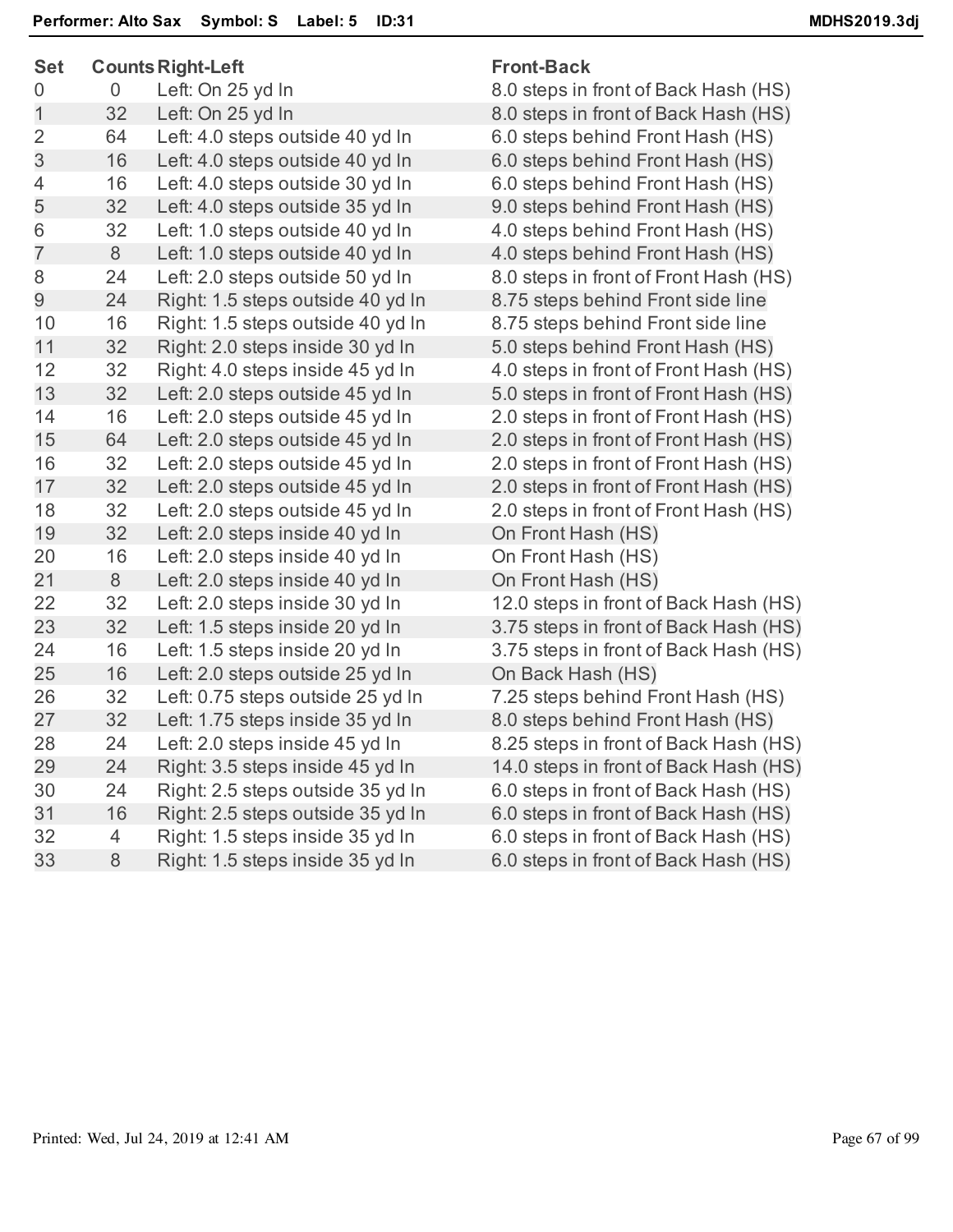| <b>Set</b>     | <b>Counts Right-Left</b> |                                   | <b>Front-Back</b>                      |
|----------------|--------------------------|-----------------------------------|----------------------------------------|
| 0              | 0                        | Left: On 25 yd In                 | 12.0 steps behind Front Hash (HS)      |
| $\mathbf 1$    | 32                       | Left: On 25 yd In                 | 12.0 steps behind Front Hash (HS)      |
| $\overline{2}$ | 64                       | Left: 4.0 steps outside 40 yd In  | 2.0 steps behind Front Hash (HS)       |
| 3              | 16                       | Left: 4.0 steps outside 40 yd In  | 2.0 steps behind Front Hash (HS)       |
| $\overline{4}$ | 16                       | Left: 4.0 steps outside 30 yd In  | 2.0 steps behind Front Hash (HS)       |
| 5              | 32                       | Left: 4.0 steps outside 35 yd In  | 6.5 steps behind Front Hash (HS)       |
| 6              | 32                       | Left: 1.75 steps inside 40 yd In  | 4.0 steps behind Front Hash (HS)       |
| $\overline{7}$ | 8                        | Left: 1.75 steps inside 40 yd In  | 4.0 steps behind Front Hash (HS)       |
| 8              | 24                       | Right: 0.5 steps outside 50 yd In | 9.0 steps in front of Front Hash (HS)  |
| 9              | 24                       | Right: 4.0 steps outside 40 yd In | 10.0 steps behind Front side line      |
| 10             | 16                       | Right: 4.0 steps outside 40 yd In | 10.0 steps behind Front side line      |
| 11             | 32                       | Right: 2.0 steps outside 30 yd In | 5.0 steps behind Front Hash (HS)       |
| 12             | 32                       | Right: On 45 yd In                | 4.0 steps in front of Front Hash (HS)  |
| 13             | 32                       | Left: 0.5 steps inside 45 yd In   | 3.75 steps in front of Front Hash (HS) |
| 14             | 16                       | Left: 2.0 steps outside 50 yd In  | 10.0 steps in front of Front Hash (HS) |
| 15             | 64                       | Left: 2.0 steps outside 50 yd In  | 10.0 steps in front of Front Hash (HS) |
| 16             | 32                       | Left: 2.0 steps outside 50 yd In  | 10.0 steps in front of Front Hash (HS) |
| 17             | 32                       | Left: 2.0 steps outside 50 yd In  | 10.0 steps in front of Front Hash (HS) |
| 18             | 32                       | Left: 2.0 steps outside 50 yd In  | 10.0 steps in front of Front Hash (HS) |
| 19             | 32                       | Left: 3.5 steps outside 45 yd In  | 1.0 steps behind Front Hash (HS)       |
| 20             | 16                       | Left: 3.5 steps outside 45 yd In  | 1.0 steps behind Front Hash (HS)       |
| 21             | 8                        | Left: 3.5 steps outside 45 yd In  | 1.0 steps behind Front Hash (HS)       |
| 22             | 32                       | Left: 4.0 steps outside 35 yd In  | 10.5 steps in front of Back Hash (HS)  |
| 23             | 32                       | Left: 3.5 steps inside 20 yd In   | 2.0 steps in front of Back Hash (HS)   |
| 24             | 16                       | Left: 3.5 steps inside 20 yd In   | 2.0 steps in front of Back Hash (HS)   |
| 25             | 16                       | Left: 0.5 steps inside 25 yd In   | On Back Hash (HS)                      |
| 26             | 32                       | Left: 1.25 steps inside 25 yd In  | 9.25 steps behind Front Hash (HS)      |
| 27             | 32                       | Left: 3.75 steps outside 40 yd In | 8.0 steps behind Front Hash (HS)       |
| 28             | 24                       | Left: 3.5 steps outside 50 yd In  | 7.75 steps in front of Back Hash (HS)  |
| 29             | 24                       | Right: 1.25 steps inside 45 yd In | 12.5 steps in front of Back Hash (HS)  |
| 30             | 24                       | Right: 3.0 steps inside 30 yd In  | 6.25 steps in front of Back Hash (HS)  |
| 31             | 16                       | Right: 3.0 steps inside 30 yd In  | 6.25 steps in front of Back Hash (HS)  |
| 32             | 4                        | Right: 1.0 steps outside 35 yd In | 6.25 steps in front of Back Hash (HS)  |
| 33             | 8                        | Right: 1.0 steps outside 35 yd In | 6.25 steps in front of Back Hash (HS)  |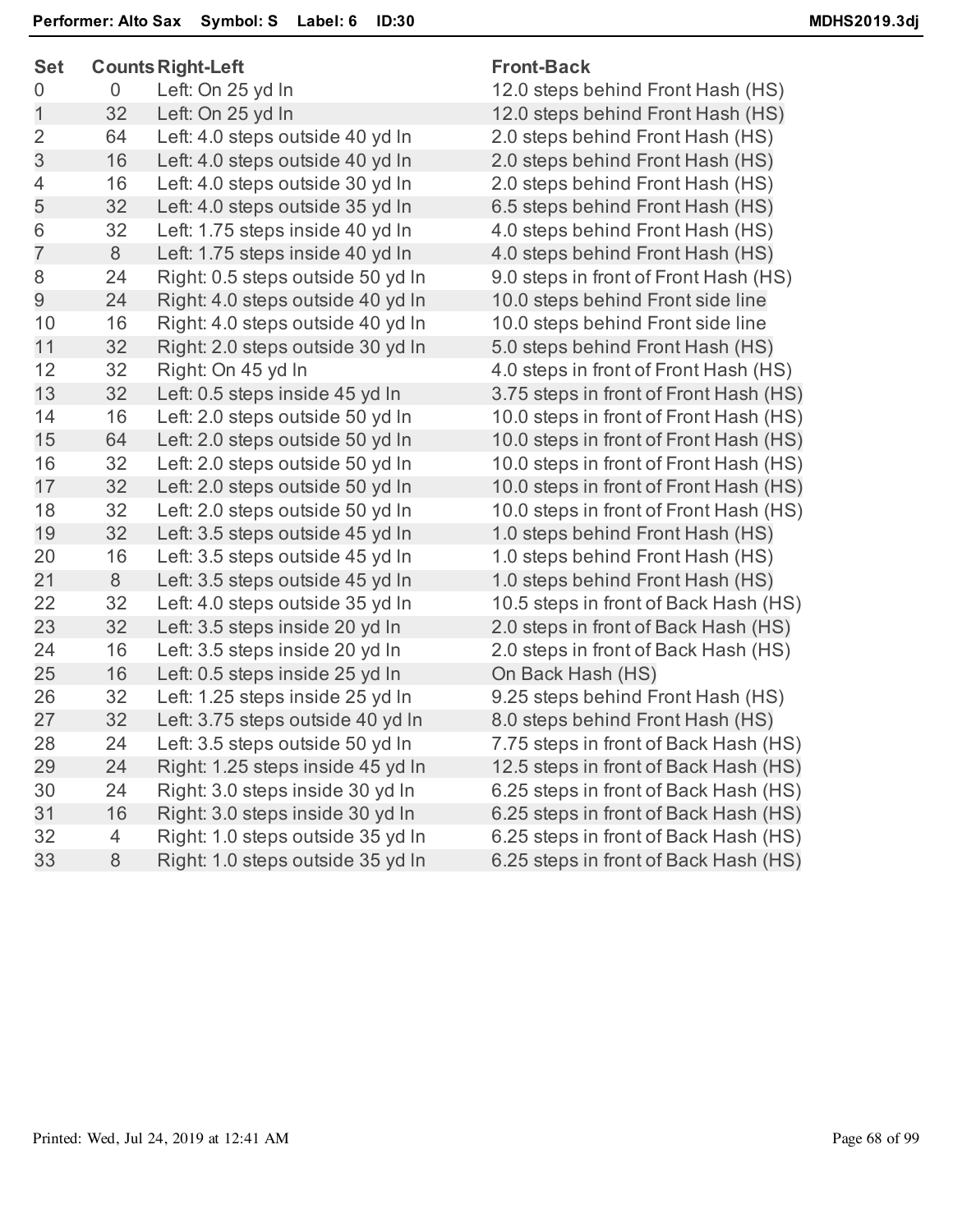| <b>Set</b>     |    | <b>Counts Right-Left</b>           | <b>Front-Back</b>                      |
|----------------|----|------------------------------------|----------------------------------------|
| 0              | 0  | Left: On 30 yd In                  | 12.0 steps behind Front Hash (HS)      |
| 1              | 32 | Left: On 30 yd In                  | 12.0 steps behind Front Hash (HS)      |
| $\overline{2}$ | 64 | Left: On 40 yd In                  | 2.0 steps behind Front Hash (HS)       |
| 3              | 16 | Left: On 40 yd In                  | 2.0 steps behind Front Hash (HS)       |
| 4              | 16 | Left: On 30 yd In                  | 2.0 steps behind Front Hash (HS)       |
| 5              | 32 | Left: 3.75 steps outside 35 yd In  | 4.0 steps behind Front Hash (HS)       |
| 6              | 32 | Left: 3.75 steps outside 45 yd In  | 4.0 steps behind Front Hash (HS)       |
| $\overline{7}$ | 8  | Left: 3.75 steps outside 45 yd In  | 4.0 steps behind Front Hash (HS)       |
| 8              | 24 | Right: 3.0 steps outside 50 yd In  | 10.0 steps in front of Front Hash (HS) |
| 9              | 24 | Right: 1.75 steps inside 35 yd In  | 11.25 steps behind Front side line     |
| 10             | 16 | Right: 1.75 steps inside 35 yd In  | 11.25 steps behind Front side line     |
| 11             | 32 | Right: 2.0 steps inside 25 yd In   | 5.0 steps behind Front Hash (HS)       |
| 12             | 32 | Right: 4.0 steps inside 40 yd In   | 4.0 steps in front of Front Hash (HS)  |
| 13             | 32 | Left: 3.0 steps inside 45 yd In    | 2.5 steps in front of Front Hash (HS)  |
| 14             | 16 | Right: 2.0 steps outside 50 yd In  | 6.0 steps in front of Front Hash (HS)  |
| 15             | 64 | Right: 2.0 steps outside 50 yd In  | 6.0 steps in front of Front Hash (HS)  |
| 16             | 32 | Right: 2.0 steps outside 50 yd In  | 6.0 steps in front of Front Hash (HS)  |
| 17             | 32 | Right: 2.0 steps outside 50 yd In  | 6.0 steps in front of Front Hash (HS)  |
| 18             | 32 | Right: 2.0 steps outside 50 yd In  | 6.0 steps in front of Front Hash (HS)  |
| 19             | 32 | Left: 1.0 steps outside 45 yd In   | 2.0 steps behind Front Hash (HS)       |
| 20             | 16 | Left: 1.0 steps outside 45 yd In   | 2.0 steps behind Front Hash (HS)       |
| 21             | 8  | Left: 1.0 steps outside 45 yd In   | 2.0 steps behind Front Hash (HS)       |
| 22             | 32 | Left: 1.75 steps outside 35 yd In  | 8.75 steps in front of Back Hash (HS)  |
| 23             | 32 | Left: 4.0 steps inside 20 yd In    | 0.75 steps behind Back Hash (HS)       |
| 24             | 16 | Left: 4.0 steps inside 20 yd In    | 0.75 steps behind Back Hash (HS)       |
| 25             | 16 | Left: 3.0 steps inside 25 yd In    | On Back Hash (HS)                      |
| 26             | 32 | Left: 3.0 steps inside 25 yd In    | 11.0 steps behind Front Hash (HS)      |
| 27             | 32 | Left: 1.5 steps outside 40 yd In   | 8.0 steps behind Front Hash (HS)       |
| 28             | 24 | Left: 1.0 steps outside 50 yd In   | 7.25 steps in front of Back Hash (HS)  |
| 29             | 24 | Right: 1.0 steps outside 45 yd In  | 11.25 steps in front of Back Hash (HS) |
| 30             | 24 | Right: 0.25 steps inside 30 yd In  | 6.75 steps in front of Back Hash (HS)  |
| 31             | 16 | Right: 0.25 steps inside 30 yd In  | 6.75 steps in front of Back Hash (HS)  |
| 32             | 4  | Right: 3.75 steps outside 35 yd In | 6.75 steps in front of Back Hash (HS)  |
| 33             | 8  | Right: 3.75 steps outside 35 yd In | 6.75 steps in front of Back Hash (HS)  |
|                |    |                                    |                                        |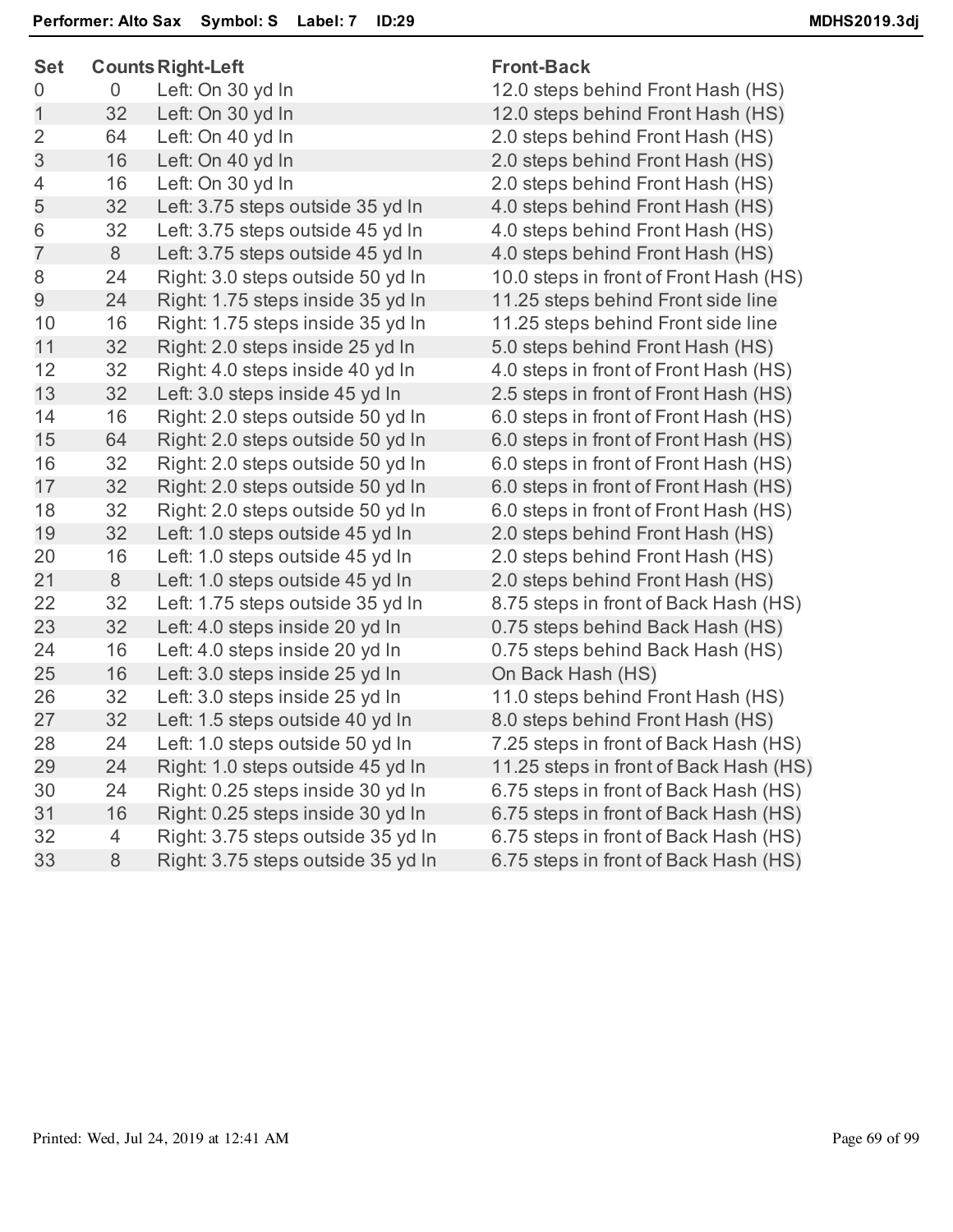| <b>Set</b>     |                | <b>Counts Right-Left</b>           | <b>Front-Back</b>                      |
|----------------|----------------|------------------------------------|----------------------------------------|
| 0              | $\mathbf 0$    | Left: On 35 yd In                  | 12.0 steps behind Front Hash (HS)      |
| $\mathbf{1}$   | 32             | Left: On 35 yd In                  | 12.0 steps behind Front Hash (HS)      |
| $\overline{2}$ | 64             | Left: 4.0 steps outside 45 yd In   | 2.0 steps behind Front Hash (HS)       |
| 3              | 16             | Left: 4.0 steps outside 45 yd In   | 2.0 steps behind Front Hash (HS)       |
| 4              | 16             | Left: 4.0 steps outside 35 yd In   | 2.0 steps behind Front Hash (HS)       |
| 5              | 32             | Left: 1.0 steps outside 35 yd In   | 4.0 steps behind Front Hash (HS)       |
| 6              | 32             | Left: 1.0 steps outside 45 yd In   | 4.0 steps behind Front Hash (HS)       |
| $\overline{7}$ | 8              | Left: 1.0 steps outside 45 yd In   | 4.0 steps behind Front Hash (HS)       |
| 8              | 24             | Right: 2.5 steps inside 45 yd In   | 11.0 steps in front of Front Hash (HS) |
| $\overline{9}$ | 24             | Right: 0.5 steps outside 35 yd In  | 12.5 steps behind Front side line      |
| 10             | 16             | Right: 0.5 steps outside 35 yd In  | 12.5 steps behind Front side line      |
| 11             | 32             | Right: 2.0 steps outside 25 yd In  | 5.0 steps behind Front Hash (HS)       |
| 12             | 32             | Right: On 40 yd In                 | 4.0 steps in front of Front Hash (HS)  |
| 13             | 32             | Left: 2.5 steps outside 50 yd In   | 1.25 steps in front of Front Hash (HS) |
| 14             | 16             | Left: 2.0 steps outside 50 yd In   | 2.0 steps in front of Front Hash (HS)  |
| 15             | 64             | Left: 2.0 steps outside 50 yd In   | 2.0 steps in front of Front Hash (HS)  |
| 16             | 32             | Left: 2.0 steps outside 50 yd In   | 2.0 steps in front of Front Hash (HS)  |
| 17             | 32             | Left: 2.0 steps outside 50 yd In   | 2.0 steps in front of Front Hash (HS)  |
| 18             | 32             | Left: 2.0 steps outside 50 yd In   | 2.0 steps in front of Front Hash (HS)  |
| 19             | 32             | Left: 1.5 steps inside 45 yd In    | 3.0 steps behind Front Hash (HS)       |
| 20             | 16             | Left: 1.5 steps inside 45 yd In    | 3.0 steps behind Front Hash (HS)       |
| 21             | 8              | Left: 1.5 steps inside 45 yd In    | 3.0 steps behind Front Hash (HS)       |
| 22             | 32             | Left: 0.5 steps inside 35 yd In    | 7.5 steps in front of Back Hash (HS)   |
| 23             | 32             | Left: 2.5 steps inside 20 yd In    | 3.0 steps behind Back Hash (HS)        |
| 24             | 16             | Left: 2.5 steps inside 20 yd In    | 3.0 steps behind Back Hash (HS)        |
| 25             | 16             | Left: 2.5 steps outside 30 yd In   | On Back Hash (HS)                      |
| 26             | 32             | Left: 3.25 steps outside 30 yd In  | 12.75 steps behind Front Hash (HS)     |
| 27             | 32             | Left: 1.0 steps inside 40 yd In    | 8.0 steps behind Front Hash (HS)       |
| 28             | 24             | Right: 1.5 steps outside 50 yd In  | 6.75 steps in front of Back Hash (HS)  |
| 29             | 24             | Right: 3.25 steps outside 45 yd In | 10.0 steps in front of Back Hash (HS)  |
| 30             | 24             | Right: 2.25 steps outside 30 yd In | 7.5 steps in front of Back Hash (HS)   |
| 31             | 16             | Right: 2.25 steps outside 30 yd In | 7.5 steps in front of Back Hash (HS)   |
| 32             | $\overline{4}$ | Right: 1.75 steps inside 30 yd In  | 7.5 steps in front of Back Hash (HS)   |
| 33             | 8              | Right: 1.75 steps inside 30 yd In  | 7.5 steps in front of Back Hash (HS)   |
|                |                |                                    |                                        |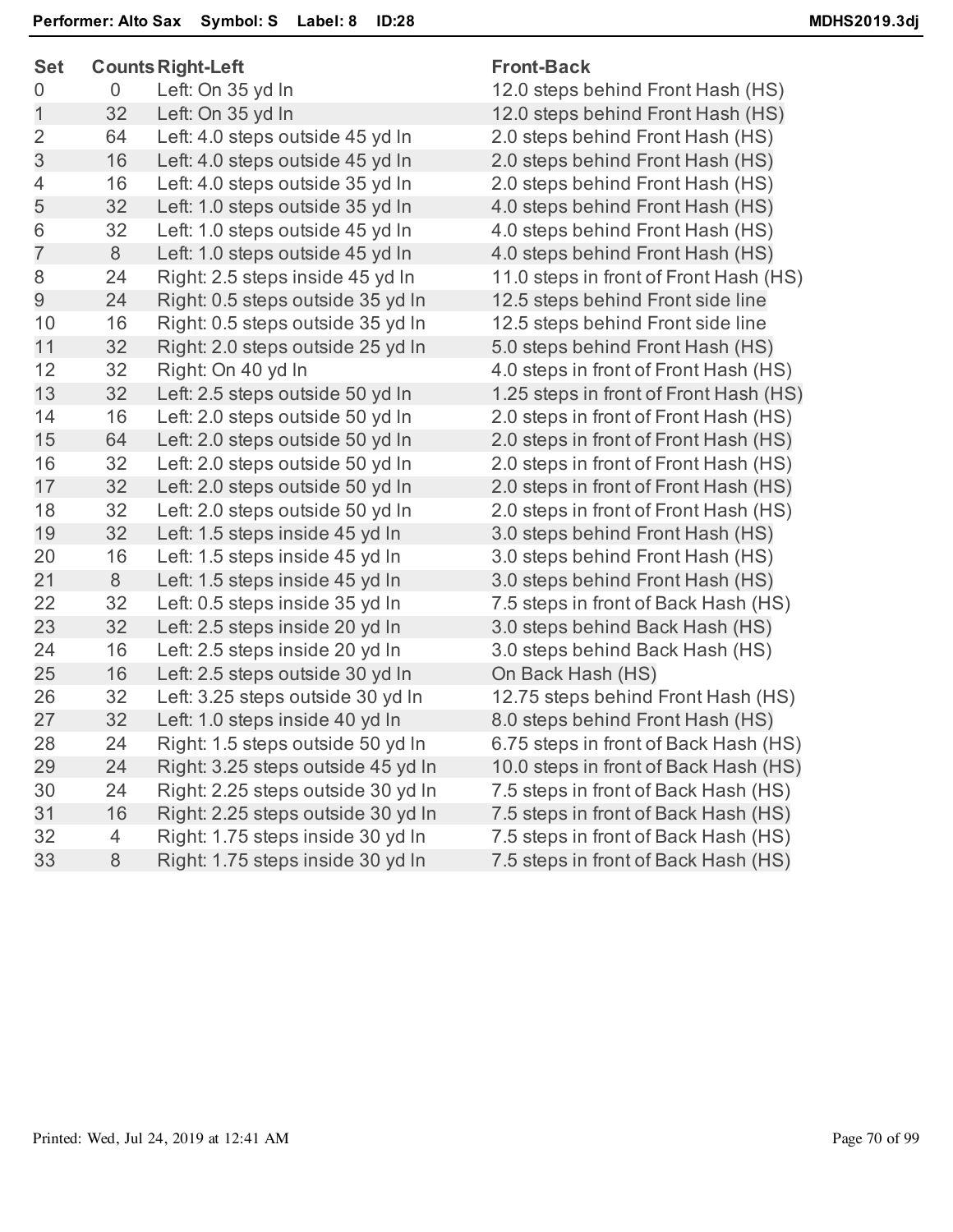| <b>Set</b>     |                | <b>Counts Right-Left</b>           | <b>Front-Back</b>                      |
|----------------|----------------|------------------------------------|----------------------------------------|
| 0              | $\overline{0}$ | Left: On 40 yd In                  | 12.0 steps behind Front Hash (HS)      |
| 1              | 32             | Left: On 40 yd In                  | 12.0 steps behind Front Hash (HS)      |
| 2              | 64             | Left: On 45 yd In                  | 2.0 steps behind Front Hash (HS)       |
| 3              | 16             | Left: On 45 yd In                  | 2.0 steps behind Front Hash (HS)       |
| 4              | 16             | Left: On 35 yd In                  | 2.0 steps behind Front Hash (HS)       |
| 5              | 32             | Left: 1.5 steps inside 35 yd In    | 4.0 steps behind Front Hash (HS)       |
| 6              | 32             | Left: 1.5 steps inside 45 yd In    | 4.0 steps behind Front Hash (HS)       |
| $\overline{7}$ | 8              | Left: 1.5 steps inside 45 yd In    | 4.0 steps behind Front Hash (HS)       |
| 8              | 24             | Right: On 45 yd In                 | 12.0 steps in front of Front Hash (HS) |
| $\overline{9}$ | 24             | Right: 3.0 steps outside 35 yd In  | 13.75 steps behind Front side line     |
| 10             | 16             | Right: 3.0 steps outside 35 yd In  | 13.75 steps behind Front side line     |
| 11             | 32             | Right: 2.0 steps inside 20 yd In   | 5.0 steps behind Front Hash (HS)       |
| 12             | 32             | Right: 4.0 steps inside 35 yd In   | 4.0 steps in front of Front Hash (HS)  |
| 13             | 32             | On 50 yd In                        | On Front Hash (HS)                     |
| 14             | 16             | Right: 2.0 steps outside 45 yd In  | 10.0 steps behind Front Hash (HS)      |
| 15             | 64             | Right: 2.0 steps outside 45 yd In  | 10.0 steps behind Front Hash (HS)      |
| 16             | 32             | Right: 2.0 steps outside 45 yd In  | 10.0 steps behind Front Hash (HS)      |
| 17             | 32             | Right: 2.0 steps outside 45 yd In  | 10.0 steps behind Front Hash (HS)      |
| 18             | 32             | Right: 2.0 steps outside 45 yd In  | 10.0 steps behind Front Hash (HS)      |
| 19             | 32             | Left: 4.0 steps outside 50 yd In   | 4.0 steps behind Front Hash (HS)       |
| 20             | 16             | Left: 4.0 steps outside 50 yd In   | 4.0 steps behind Front Hash (HS)       |
| 21             | 8              | Left: 4.0 steps outside 50 yd In   | 4.0 steps behind Front Hash (HS)       |
| 22             | 32             | Left: 3.0 steps inside 35 yd In    | 6.5 steps in front of Back Hash (HS)   |
| 23             | 32             | Left: On 20 yd In                  | 4.0 steps behind Back Hash (HS)        |
| 24             | 16             | Left: On 20 yd In                  | 4.0 steps behind Back Hash (HS)        |
| 25             | 16             | Left: On 30 yd In                  | On Back Hash (HS)                      |
| 26             | 32             | Left: 1.25 steps outside 30 yd In  | 13.25 steps in front of Back Hash (HS) |
| 27             | 32             | Left: 3.5 steps inside 40 yd In    | 8.0 steps behind Front Hash (HS)       |
| 28             | 24             | Right: 4.0 steps inside 45 yd In   | 6.25 steps in front of Back Hash (HS)  |
| 29             | 24             | Right: 2.5 steps inside 40 yd In   | 9.0 steps in front of Back Hash (HS)   |
| 30             | 24             | Right: 3.25 steps inside 25 yd In  | 8.25 steps in front of Back Hash (HS)  |
| 31             | 16             | Right: 3.25 steps inside 25 yd In  | 8.25 steps in front of Back Hash (HS)  |
| 32             | 4              | Right: 0.75 steps outside 30 yd In | 8.25 steps in front of Back Hash (HS)  |
| 33             | 8              | Right: 0.75 steps outside 30 yd In | 8.25 steps in front of Back Hash (HS)  |
|                |                |                                    |                                        |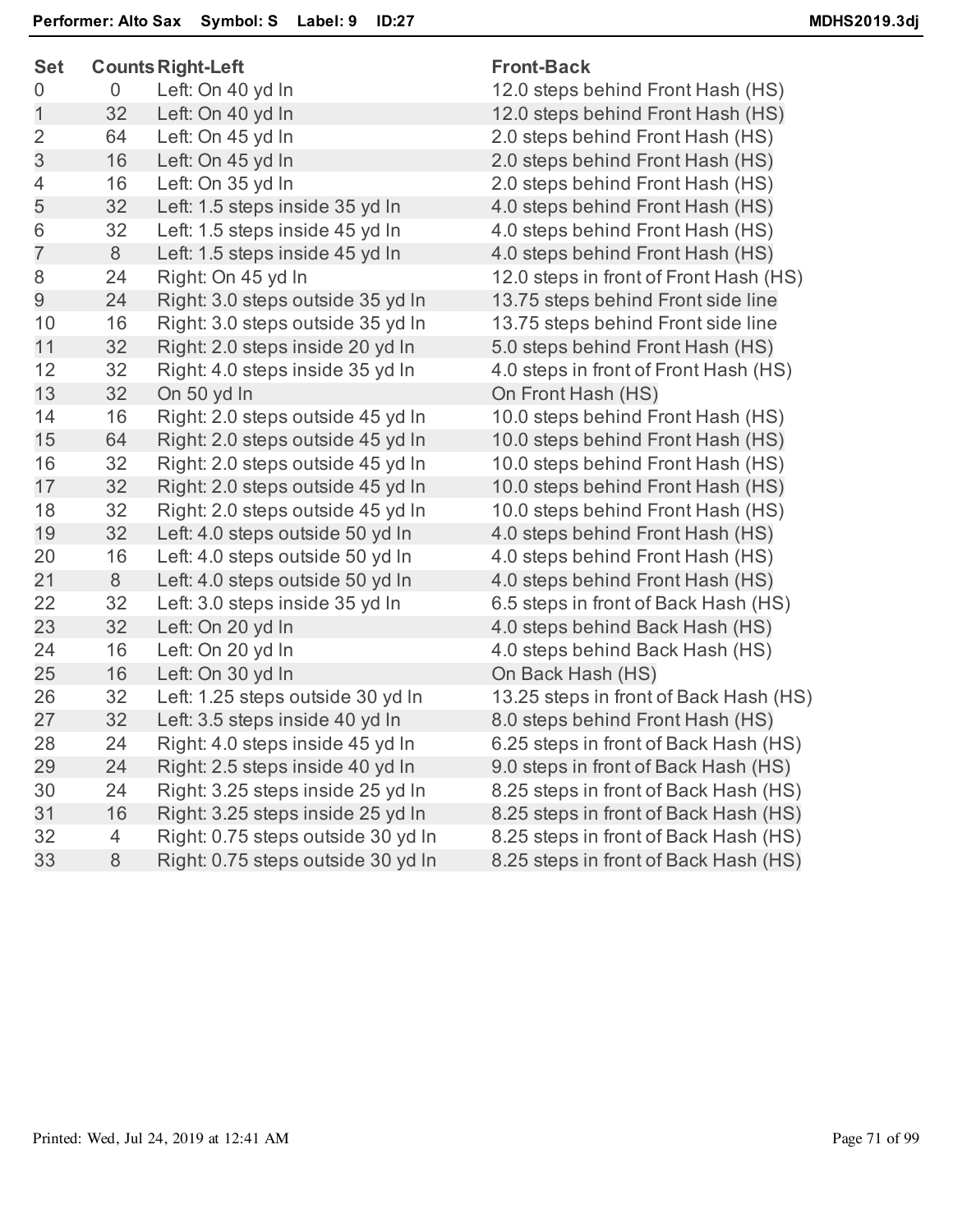| ວບເ            |    | Counts Right-Left                 | <b>Front-Dack</b>                    |
|----------------|----|-----------------------------------|--------------------------------------|
| 0              | 0  | Left: On 45 yd In                 | 12.0 steps behind Front Hash (HS)    |
| $\mathbf 1$    | 32 | Left: On 45 yd In                 | 12.0 steps behind Front Hash (HS)    |
| $\overline{2}$ | 64 | Left: 4.0 steps outside 50 yd In  | 2.0 steps behind Front Hash (HS)     |
| 3              | 16 | Left: 4.0 steps outside 50 yd In  | 2.0 steps behind Front Hash (HS)     |
| 4              | 16 | Left: 4.0 steps outside 40 yd In  | 2.0 steps behind Front Hash (HS)     |
| 5              | 32 | Left: 3.75 steps outside 40 yd In | 4.0 steps behind Front Hash (HS)     |
| 6              | 32 | Left: 3.75 steps outside 50 yd In | 4.0 steps behind Front Hash (HS)     |
| $\overline{7}$ | 8  | Left: 3.75 steps outside 50 yd In | 4.0 steps behind Front Hash (HS)     |
| 8              | 24 | Right: 2.5 steps outside 45 yd In | 11.0 steps in front of Front Hash (H |
| 9              | 24 | Right: 2.75 steps inside 30 yd In | 13.0 steps in front of Front Hash (H |
| 10             | 16 | Right: 2.75 steps inside 30 yd In | 13.0 steps in front of Front Hash (H |
| 11             | 32 | Right: On 20 yd In                | 8.0 steps behind Front Hash (HS)     |
| 12             | 32 | Right: 2.0 steps outside 40 yd In | 4.0 steps behind Front Hash (HS)     |
| 13             | 32 | Left: 2.5 steps outside 50 yd In  | 1.25 steps behind Front Hash (HS)    |
| 14             | 16 | Right: 2.0 steps outside 50 yd In | 2.0 steps behind Front Hash (HS)     |
| 15             | 64 | Right: 2.0 steps outside 50 yd In | 2.0 steps behind Front Hash (HS)     |
| 16             | 32 | Right: 2.0 steps outside 50 yd In | 2.0 steps behind Front Hash (HS)     |
| 17             | 32 | Right: 2.0 steps outside 50 yd In | 2.0 steps behind Front Hash (HS)     |
| 18             | 32 | Right: 2.0 steps outside 50 yd In | 2.0 steps behind Front Hash (HS)     |
| 19             | 32 | Left: 1.5 steps inside 45 yd In   | 5.0 steps behind Front Hash (HS)     |
| 20             | 16 | Left: 1.5 steps inside 45 yd In   | 5.0 steps behind Front Hash (HS)     |
| 21             | 8  | Left: 1.5 steps inside 45 yd In   | 5.0 steps behind Front Hash (HS)     |
| 22             | 32 | Left: 2.5 steps outside 40 yd In  | 5.5 steps in front of Back Hash (HS  |
| 23             | 32 | Left: 1.5 steps outside 40 yd In  | 2.75 steps behind Back Hash (HS)     |
| 24             | 16 | Left: 1.5 steps outside 40 yd In  | 2.75 steps behind Back Hash (HS)     |
| 25             | 16 | Left: 2.5 steps inside 30 yd In   | On Back Hash (HS)                    |
| 26             | 32 | Left: 0.75 steps inside 30 yd In  | 12.0 steps in front of Back Hash (H) |
| 27             | 32 | Left: 2.0 steps outside 45 yd In  | 8.0 steps behind Front Hash (HS)     |
| 28             | 24 | Right: 1.5 steps inside 45 yd In  | 6.0 steps in front of Back Hash (HS  |
| 29             | 24 | Right: On 40 yd In                | 7.75 steps in front of Back Hash (H) |
| 30             | 24 | Right: 1.0 steps inside 25 yd In  | 9.25 steps in front of Back Hash (H) |
| 31             | 16 | Right: 1.0 steps inside 25 yd In  | 9.25 steps in front of Back Hash (H) |
| 32             | 4  | Right: 3.0 steps outside 30 yd In | 9.25 steps in front of Back Hash (H) |
| 33             | 8  | Right: 3.0 steps outside 30 yd In | 9.25 steps in front of Back Hash (H) |
|                |    |                                   |                                      |

## **Set CountsRight-Left Front-Back**

it Hash (HS) Hash (HS) Hash (HS) Hash (HS) Hash (HS) Hash (HS) Hash (HS) ont Hash (HS) ont Hash (HS) ont Hash (HS) Hash (HS) Hash (HS) It Hash (HS) Hash (HS) Hash (HS) Hash (HS) Hash (HS) Hash (HS) Hash (HS) Hash (HS) Hash (HS) ck Hash (HS) k Hash (HS) k Hash (HS) ack Hash (HS) Hash (HS) ck Hash (HS) ack Hash (HS) ack Hash (HS) ack Hash (HS) ack Hash (HS) ack Hash (HS)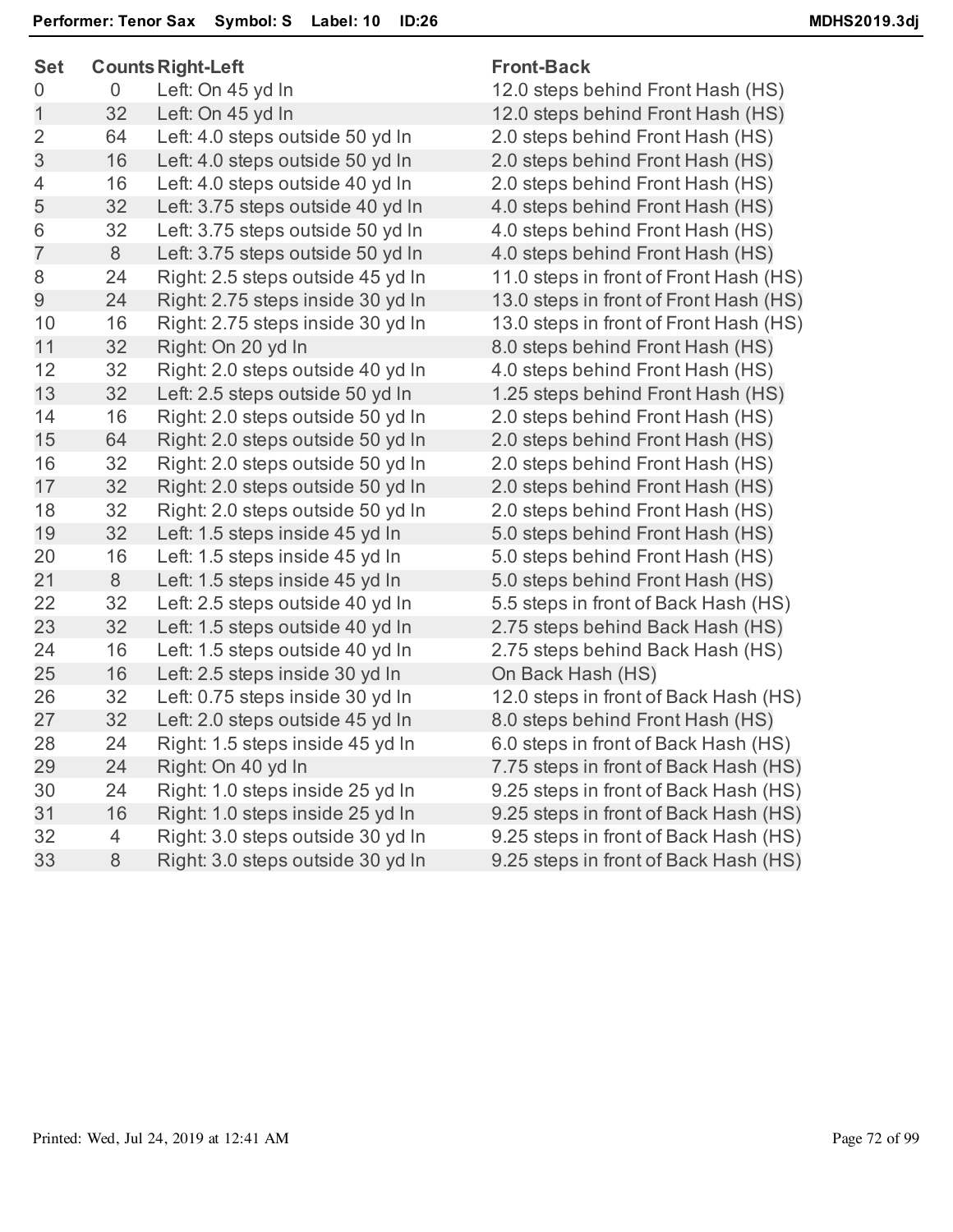| <b>Set</b>     | <b>Counts Right-Left</b> |                                    | <b>Front-Back</b>                       |  |
|----------------|--------------------------|------------------------------------|-----------------------------------------|--|
| 0              | 0                        | On 50 yd In                        | 12.0 steps behind Front Hash (HS)       |  |
| 1              | 32                       | On 50 yd In                        | 12.0 steps behind Front Hash (HS)       |  |
| $\overline{2}$ | 64                       | On 50 yd In                        | 2.0 steps behind Front Hash (HS)        |  |
| 3              | 16                       | On 50 yd In                        | 2.0 steps behind Front Hash (HS)        |  |
| 4              | 16                       | Left: On 40 yd In                  | 2.0 steps behind Front Hash (HS)        |  |
| 5              | 32                       | Left: 1.0 steps outside 40 yd In   | 4.0 steps behind Front Hash (HS)        |  |
| 6              | 32                       | Left: 1.0 steps outside 50 yd In   | 4.0 steps behind Front Hash (HS)        |  |
| $\overline{7}$ | 8                        | Left: 1.0 steps outside 50 yd In   | 4.0 steps behind Front Hash (HS)        |  |
| 8              | 24                       | Right: 3.0 steps inside 40 yd In   | 10.0 steps in front of Front Hash (HS)  |  |
| 9              | 24                       | Right: 0.25 steps inside 30 yd In  | 11.75 steps in front of Front Hash (HS) |  |
| 10             | 16                       | Right: 0.25 steps inside 30 yd In  | 11.75 steps in front of Front Hash (HS) |  |
| 11             | 32                       | Right: 4.0 steps inside 20 yd In   | 8.0 steps behind Front Hash (HS)        |  |
| 12             | 32                       | Right: 2.0 steps inside 40 yd In   | 4.0 steps behind Front Hash (HS)        |  |
| 13             | 32                       | Left: 3.0 steps inside 45 yd In    | 2.5 steps behind Front Hash (HS)        |  |
| 14             | 16                       | Left: 2.0 steps outside 50 yd In   | 6.0 steps behind Front Hash (HS)        |  |
| 15             | 64                       | Left: 2.0 steps outside 50 yd In   | 6.0 steps behind Front Hash (HS)        |  |
| 16             | 32                       | Left: 2.0 steps outside 50 yd In   | 6.0 steps behind Front Hash (HS)        |  |
| 17             | 32                       | Left: 2.0 steps outside 50 yd In   | 6.0 steps behind Front Hash (HS)        |  |
| 18             | 32                       | Left: 2.0 steps outside 50 yd In   | 6.0 steps behind Front Hash (HS)        |  |
| 19             | 32                       | Left: 1.0 steps outside 45 yd In   | 6.0 steps behind Front Hash (HS)        |  |
| 20             | 16                       | Left: 1.0 steps outside 45 yd In   | 6.0 steps behind Front Hash (HS)        |  |
| 21             | 8                        | Left: 1.0 steps outside 45 yd In   | 6.0 steps behind Front Hash (HS)        |  |
| 22             | 32                       | Left: On 40 yd In                  | 4.75 steps in front of Back Hash (HS)   |  |
| 23             | 32                       | Left: 3.0 steps outside 40 yd In   | 1.0 steps behind Back Hash (HS)         |  |
| 24             | 16                       | Left: 3.0 steps outside 40 yd In   | 1.0 steps behind Back Hash (HS)         |  |
| 25             | 16                       | Left: 3.0 steps outside 35 yd In   | On Back Hash (HS)                       |  |
| 26             | 32                       | Left: 3.25 steps inside 30 yd In   | 12.0 steps in front of Back Hash (HS)   |  |
| 27             | 32                       | Left: 0.25 steps inside 45 yd In   | 8.0 steps behind Front Hash (HS)        |  |
| 28             | 24                       | Right: 1.25 steps outside 45 yd In | 5.5 steps in front of Back Hash (HS)    |  |
| 29             | 24                       | Right: 2.5 steps outside 40 yd In  | 7.25 steps in front of Back Hash (HS)   |  |
| 30             | 24                       | Right: 1.25 steps outside 25 yd In | 10.25 steps in front of Back Hash (HS)  |  |
| 31             | 16                       | Right: 1.25 steps outside 25 yd In | 10.25 steps in front of Back Hash (HS)  |  |
| 32             | 4                        | Right: 2.75 steps inside 25 yd In  | 10.25 steps in front of Back Hash (HS)  |  |
| 33             | 8                        | Right: 2.75 steps inside 25 yd In  | 10.25 steps in front of Back Hash (HS)  |  |
|                |                          |                                    |                                         |  |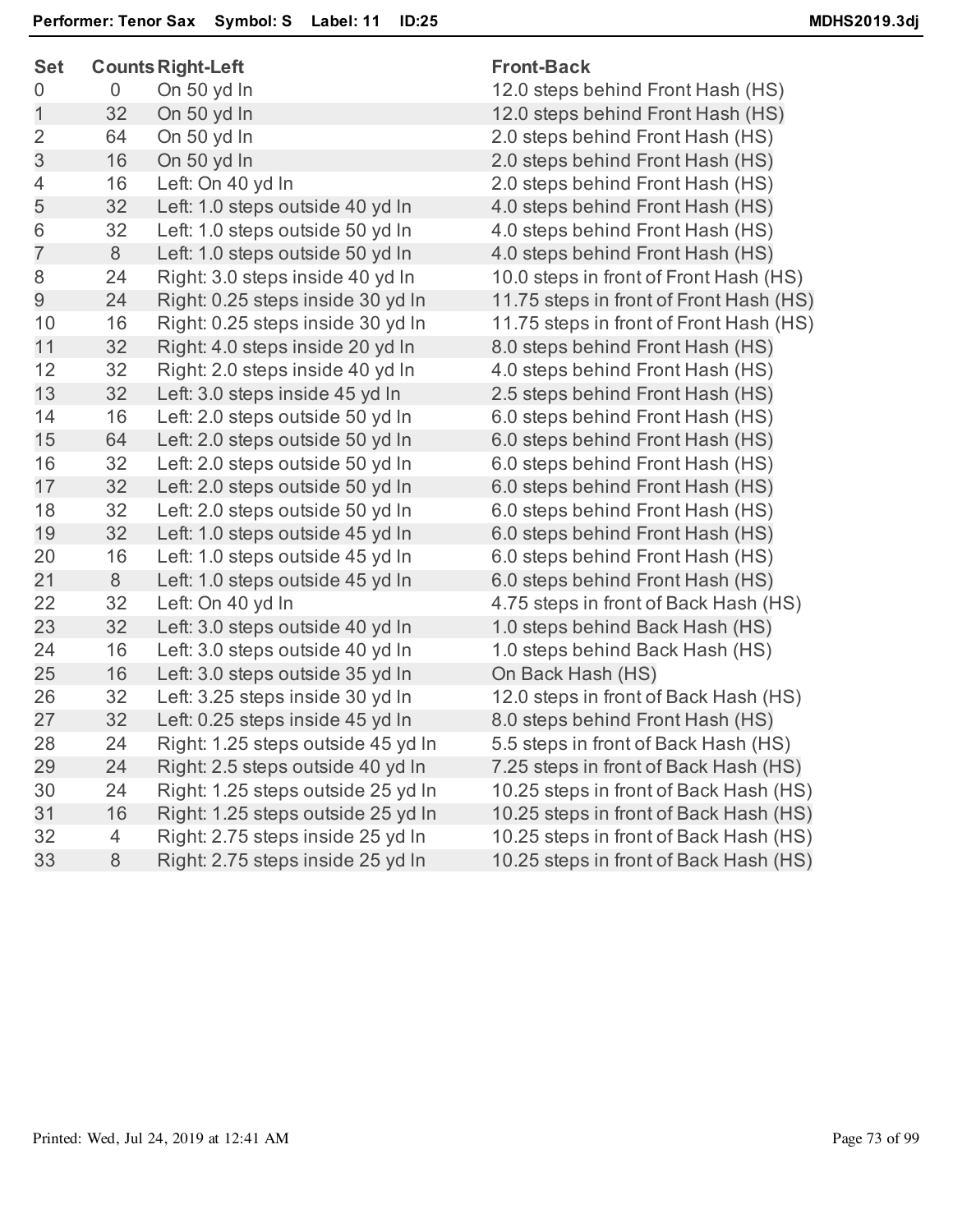|    |                                                                                          | <b>Front-Back</b>                                                                                                                                                                                                                                                                                                                                                                                                                                                                                                                                                                                                                  |
|----|------------------------------------------------------------------------------------------|------------------------------------------------------------------------------------------------------------------------------------------------------------------------------------------------------------------------------------------------------------------------------------------------------------------------------------------------------------------------------------------------------------------------------------------------------------------------------------------------------------------------------------------------------------------------------------------------------------------------------------|
| 0  | Right: On 45 yd In                                                                       | 12.0 steps behind Front Hash (HS)                                                                                                                                                                                                                                                                                                                                                                                                                                                                                                                                                                                                  |
| 32 | Right: On 45 yd In                                                                       | 12.0 steps behind Front Hash (HS)                                                                                                                                                                                                                                                                                                                                                                                                                                                                                                                                                                                                  |
| 64 | Right: 4.0 steps inside 45 yd In                                                         | 2.0 steps behind Front Hash (HS)                                                                                                                                                                                                                                                                                                                                                                                                                                                                                                                                                                                                   |
| 16 | Right: 4.0 steps inside 45 yd In                                                         | 2.0 steps behind Front Hash (HS)                                                                                                                                                                                                                                                                                                                                                                                                                                                                                                                                                                                                   |
| 16 | Left: 4.0 steps outside 45 yd In                                                         | 2.0 steps behind Front Hash (HS)                                                                                                                                                                                                                                                                                                                                                                                                                                                                                                                                                                                                   |
| 32 | Left: 1.75 steps inside 40 yd In                                                         | 4.0 steps behind Front Hash (HS)                                                                                                                                                                                                                                                                                                                                                                                                                                                                                                                                                                                                   |
| 32 | Right: 1.75 steps outside 50 yd In                                                       | 4.0 steps behind Front Hash (HS)                                                                                                                                                                                                                                                                                                                                                                                                                                                                                                                                                                                                   |
| 8  | Right: 1.75 steps outside 50 yd In                                                       | 4.0 steps behind Front Hash (HS)                                                                                                                                                                                                                                                                                                                                                                                                                                                                                                                                                                                                   |
| 24 | Right: 0.5 steps inside 40 yd In                                                         | 9.0 steps in front of Front Hash (HS)                                                                                                                                                                                                                                                                                                                                                                                                                                                                                                                                                                                              |
| 24 | Right: 2.5 steps inside 30 yd In                                                         | 10.75 steps in front of Front Hash (HS)                                                                                                                                                                                                                                                                                                                                                                                                                                                                                                                                                                                            |
| 16 | Right: 2.5 steps inside 30 yd In                                                         | 10.75 steps in front of Front Hash (HS)                                                                                                                                                                                                                                                                                                                                                                                                                                                                                                                                                                                            |
| 32 | Right: On 25 yd In                                                                       | 8.0 steps behind Front Hash (HS)                                                                                                                                                                                                                                                                                                                                                                                                                                                                                                                                                                                                   |
| 32 | Right: 2.0 steps outside 45 yd In                                                        | 4.0 steps behind Front Hash (HS)                                                                                                                                                                                                                                                                                                                                                                                                                                                                                                                                                                                                   |
| 32 | Left: 0.5 steps inside 45 yd In                                                          | 3.75 steps behind Front Hash (HS)                                                                                                                                                                                                                                                                                                                                                                                                                                                                                                                                                                                                  |
| 16 | Right: 2.0 steps outside 50 yd In                                                        | 10.0 steps behind Front Hash (HS)                                                                                                                                                                                                                                                                                                                                                                                                                                                                                                                                                                                                  |
| 64 |                                                                                          | 10.0 steps behind Front Hash (HS)                                                                                                                                                                                                                                                                                                                                                                                                                                                                                                                                                                                                  |
| 32 |                                                                                          | 10.0 steps behind Front Hash (HS)                                                                                                                                                                                                                                                                                                                                                                                                                                                                                                                                                                                                  |
|    | Right: 2.0 steps outside 50 yd In                                                        | 10.0 steps behind Front Hash (HS)                                                                                                                                                                                                                                                                                                                                                                                                                                                                                                                                                                                                  |
|    |                                                                                          | 10.0 steps behind Front Hash (HS)                                                                                                                                                                                                                                                                                                                                                                                                                                                                                                                                                                                                  |
|    |                                                                                          | 7.0 steps behind Front Hash (HS)                                                                                                                                                                                                                                                                                                                                                                                                                                                                                                                                                                                                   |
|    |                                                                                          | 7.0 steps behind Front Hash (HS)                                                                                                                                                                                                                                                                                                                                                                                                                                                                                                                                                                                                   |
|    | Left: 3.5 steps outside 45 yd In                                                         | 7.0 steps behind Front Hash (HS)                                                                                                                                                                                                                                                                                                                                                                                                                                                                                                                                                                                                   |
| 32 | Left: 2.75 steps inside 40 yd In                                                         | 4.0 steps in front of Back Hash (HS)                                                                                                                                                                                                                                                                                                                                                                                                                                                                                                                                                                                               |
|    |                                                                                          | 1.5 steps in front of Back Hash (HS)                                                                                                                                                                                                                                                                                                                                                                                                                                                                                                                                                                                               |
|    |                                                                                          | 1.5 steps in front of Back Hash (HS)                                                                                                                                                                                                                                                                                                                                                                                                                                                                                                                                                                                               |
|    |                                                                                          | On Back Hash (HS)                                                                                                                                                                                                                                                                                                                                                                                                                                                                                                                                                                                                                  |
|    |                                                                                          | 12.0 steps in front of Back Hash (HS)                                                                                                                                                                                                                                                                                                                                                                                                                                                                                                                                                                                              |
|    |                                                                                          | 8.0 steps behind Front Hash (HS)                                                                                                                                                                                                                                                                                                                                                                                                                                                                                                                                                                                                   |
|    |                                                                                          | 5.5 steps in front of Back Hash (HS)                                                                                                                                                                                                                                                                                                                                                                                                                                                                                                                                                                                               |
|    |                                                                                          | 6.5 steps in front of Back Hash (HS)                                                                                                                                                                                                                                                                                                                                                                                                                                                                                                                                                                                               |
|    |                                                                                          | 11.75 steps in front of Back Hash (HS)                                                                                                                                                                                                                                                                                                                                                                                                                                                                                                                                                                                             |
|    |                                                                                          | 11.75 steps in front of Back Hash (HS)                                                                                                                                                                                                                                                                                                                                                                                                                                                                                                                                                                                             |
| 4  |                                                                                          | 11.75 steps in front of Back Hash (HS)                                                                                                                                                                                                                                                                                                                                                                                                                                                                                                                                                                                             |
|    |                                                                                          | 11.75 steps in front of Back Hash (HS)                                                                                                                                                                                                                                                                                                                                                                                                                                                                                                                                                                                             |
|    | 32<br>32<br>32<br>16<br>8<br>32<br>16<br>16<br>32<br>32<br>24<br>24<br>24<br>16<br>$8\,$ | <b>Counts Right-Left</b><br>Right: 2.0 steps outside 50 yd In<br>Right: 2.0 steps outside 50 yd In<br>Right: 2.0 steps outside 50 yd In<br>Left: 3.5 steps outside 45 yd In<br>Left: 3.5 steps outside 45 yd In<br>Left: 2.75 steps outside 40 yd In<br>Left: 2.75 steps outside 40 yd In<br>Left: 0.5 steps outside 35 yd In<br>Left: 2.25 steps outside 35 yd In<br>Left: 2.75 steps inside 45 yd In<br>Right: 3.75 steps outside 45 yd In<br>Right: 3.0 steps inside 35 yd In<br>Right: 3.5 steps outside 25 yd In<br>Right: 3.5 steps outside 25 yd In<br>Right: 0.5 steps inside 25 yd In<br>Right: 0.5 steps inside 25 yd In |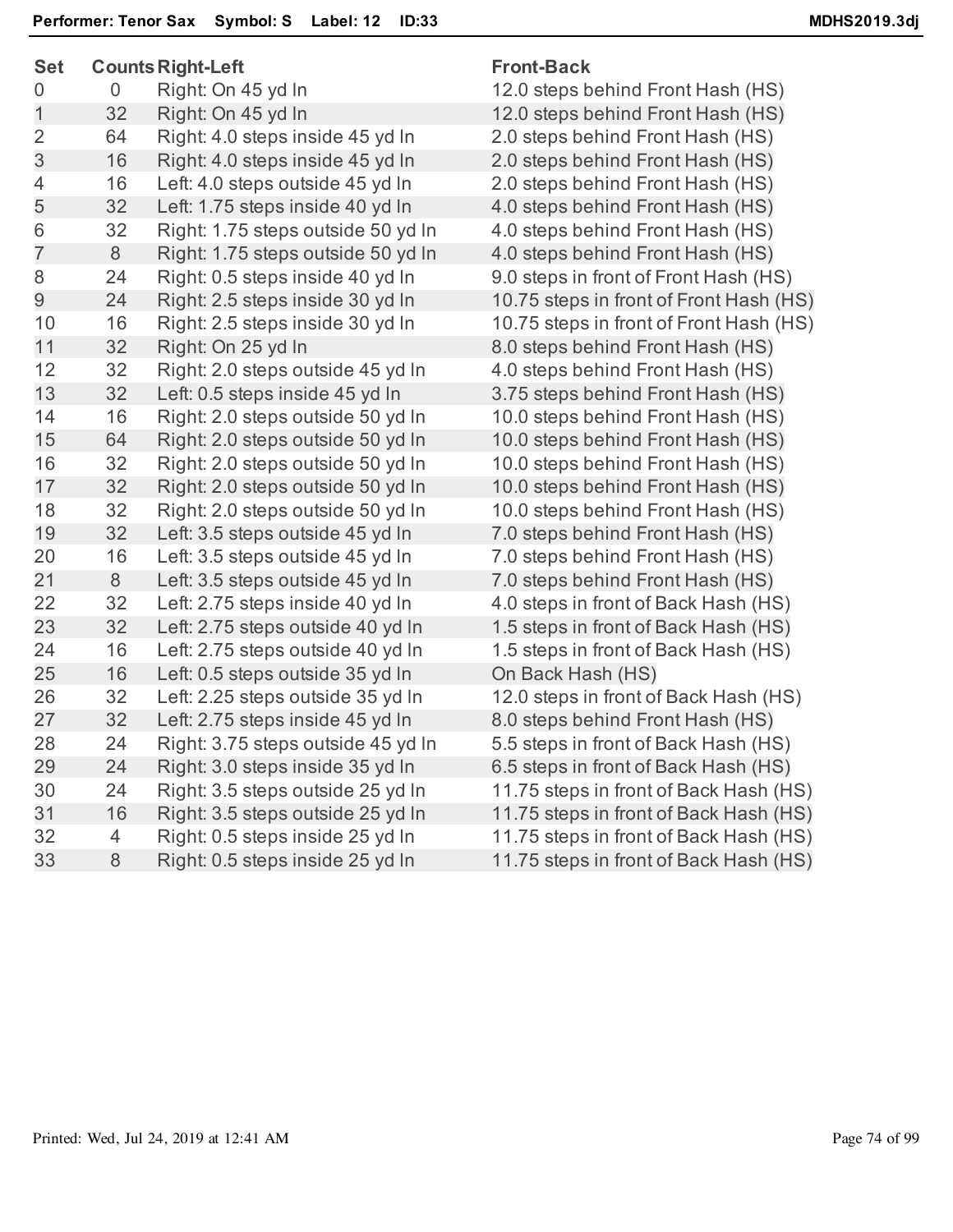| <b>Set</b>     |    | <b>Counts Right-Left</b>          | <b>Front-Back</b>                     |
|----------------|----|-----------------------------------|---------------------------------------|
| 0              | 0  | Right: On 40 yd In                | 12.0 steps behind Front Hash (HS)     |
| 1              | 32 | Right: On 40 yd In                | 12.0 steps behind Front Hash (HS)     |
| $\overline{2}$ | 64 | Right: On 45 yd In                | 2.0 steps behind Front Hash (HS)      |
| 3              | 16 | Right: On 45 yd In                | 2.0 steps behind Front Hash (HS)      |
| 4              | 16 | Left: On 45 yd In                 | 2.0 steps behind Front Hash (HS)      |
| 5              | 32 | Left: 3.75 steps outside 45 yd In | 4.0 steps behind Front Hash (HS)      |
| 6              | 32 | Right: 3.75 steps inside 45 yd In | 4.0 steps behind Front Hash (HS)      |
| $\overline{7}$ | 8  | Right: 3.75 steps inside 45 yd In | 4.0 steps behind Front Hash (HS)      |
| 8              | 24 | Right: 2.0 steps outside 40 yd In | 8.0 steps in front of Front Hash (HS) |
| 9              | 24 | Right: 3.0 steps outside 35 yd In | 9.5 steps in front of Front Hash (HS) |
| 10             | 16 | Right: 3.0 steps outside 35 yd In | 9.5 steps in front of Front Hash (HS) |
| 11             | 32 | Right: 4.0 steps inside 25 yd In  | 8.0 steps behind Front Hash (HS)      |
| 12             | 32 | Right: 2.0 steps inside 45 yd In  | 4.0 steps behind Front Hash (HS)      |
| 13             | 32 | Left: 2.0 steps outside 45 yd In  | 5.0 steps behind Front Hash (HS)      |
| 14             | 16 | Left: 2.0 steps inside 45 yd In   | 2.0 steps behind Front Hash (HS)      |
| 15             | 64 | Left: 2.0 steps inside 45 yd In   | 2.0 steps behind Front Hash (HS)      |
| 16             | 32 | Left: 2.0 steps inside 45 yd In   | 2.0 steps behind Front Hash (HS)      |
| 17             | 32 | Left: 2.0 steps inside 45 yd In   | 2.0 steps behind Front Hash (HS)      |
| 18             | 32 | Left: 2.0 steps inside 45 yd In   | 2.0 steps behind Front Hash (HS)      |
| 19             | 32 | Left: 2.0 steps inside 40 yd In   | 8.0 steps behind Front Hash (HS)      |
| 20             | 16 | Left: 2.0 steps inside 40 yd In   | 8.0 steps behind Front Hash (HS)      |
| 21             | 8  | Left: 2.0 steps inside 40 yd In   | 8.0 steps behind Front Hash (HS)      |
| 22             | 32 | Left: 2.75 steps outside 45 yd In | 3.5 steps in front of Back Hash (HS)  |
| 23             | 32 | Left: 1.0 steps outside 40 yd In  | 3.0 steps in front of Back Hash (HS)  |
| 24             | 16 | Left: 1.0 steps outside 40 yd In  | 3.0 steps in front of Back Hash (HS)  |
| 25             | 16 | Left: 2.0 steps inside 35 yd In   | On Back Hash (HS)                     |
| 26             | 32 | Left: 0.5 steps inside 35 yd In   | 12.0 steps in front of Back Hash (HS) |
| 27             | 32 | Left: 2.75 steps outside 50 yd In | 8.0 steps behind Front Hash (HS)      |
| 28             | 24 | Right: 1.75 steps inside 40 yd In | 5.25 steps in front of Back Hash (HS) |
| 29             | 24 | Right: 0.5 steps inside 35 yd In  | 6.25 steps in front of Back Hash (HS) |
| 30             | 24 | Right: 2.5 steps inside 20 yd In  | 13.5 steps in front of Back Hash (HS) |
| 31             | 16 | Right: 2.5 steps inside 20 yd In  | 13.5 steps in front of Back Hash (HS) |
| 32             | 4  | Right: 1.5 steps outside 25 yd In | 13.5 steps in front of Back Hash (HS) |
| 33             | 8  | Right: 1.5 steps outside 25 yd In | 13.5 steps in front of Back Hash (HS) |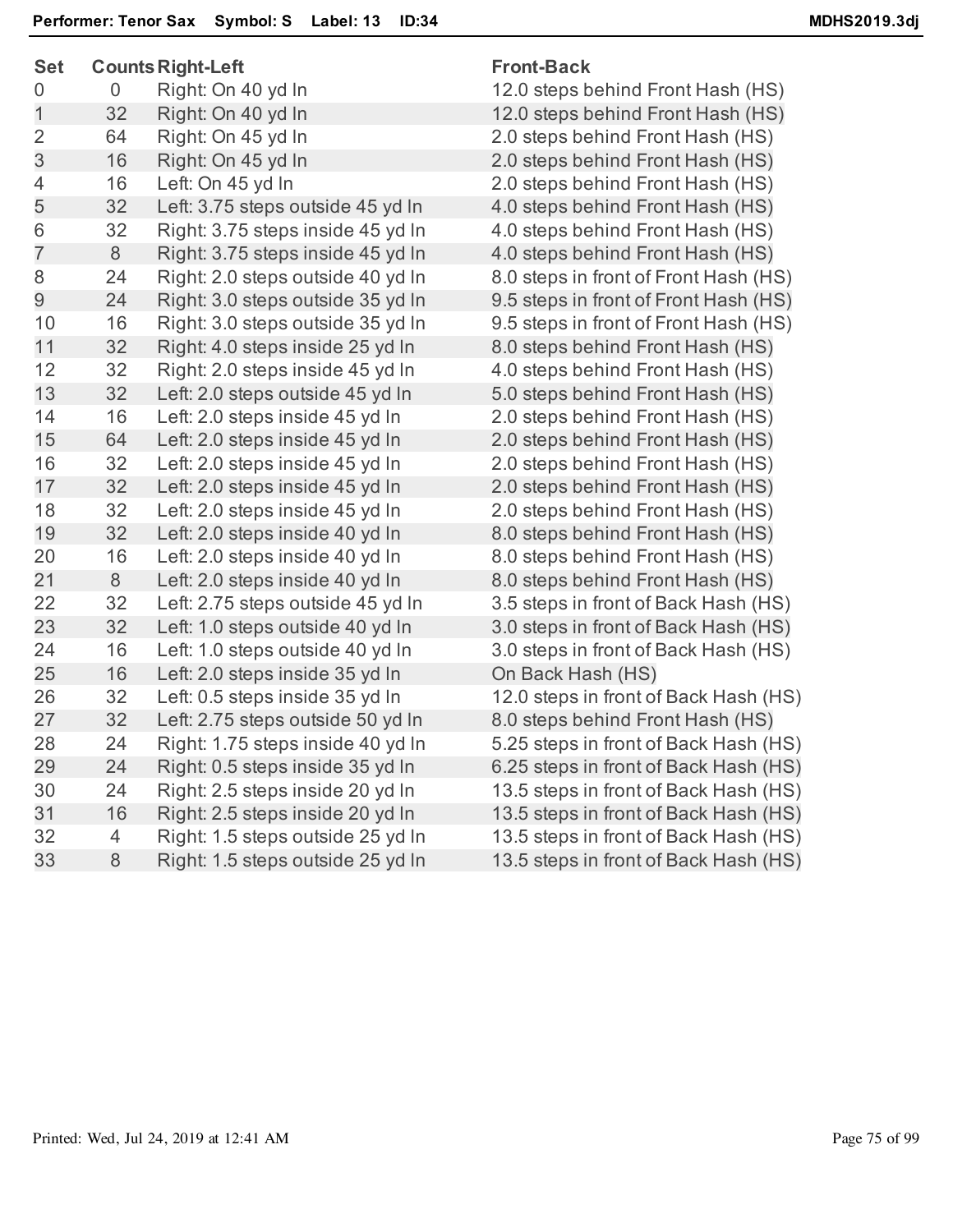| <b>Set</b>     |                | <b>Counts Right-Left</b>           | <b>Front-Back</b>                      |  |
|----------------|----------------|------------------------------------|----------------------------------------|--|
| 0              | $\overline{0}$ | Right: On 35 yd In                 | 12.0 steps behind Front Hash (HS)      |  |
| $\mathbf{1}$   | 32             | Right: On 35 yd In                 | 12.0 steps behind Front Hash (HS)      |  |
| $\overline{2}$ | 64             | Right: 4.0 steps inside 40 yd In   | 2.0 steps behind Front Hash (HS)       |  |
| 3              | 16             | Right: 4.0 steps inside 40 yd In   | 2.0 steps behind Front Hash (HS)       |  |
| $\overline{4}$ | 16             | Left: 4.0 steps outside 50 yd In   | 2.0 steps behind Front Hash (HS)       |  |
| 5              | 32             | Left: 1.0 steps outside 45 yd In   | 4.0 steps behind Front Hash (HS)       |  |
| 6              | 32             | Right: 1.0 steps inside 45 yd In   | 4.0 steps behind Front Hash (HS)       |  |
| $\overline{7}$ | 8              | Right: 1.0 steps inside 45 yd In   | 4.0 steps behind Front Hash (HS)       |  |
| 8              | 24             | Right: 3.5 steps inside 35 yd In   | 7.0 steps in front of Front Hash (HS)  |  |
| 9              | 24             | Right: 0.75 steps outside 35 yd In | 8.25 steps in front of Front Hash (HS) |  |
| 10             | 16             | Right: 0.75 steps outside 35 yd In | 8.25 steps in front of Front Hash (HS) |  |
| 11             | 32             | Right: On 30 yd In                 | 8.0 steps behind Front Hash (HS)       |  |
| 12             | 32             | Right: 2.0 steps outside 50 yd In  | 4.0 steps behind Front Hash (HS)       |  |
| 13             | 32             | Left: 3.5 steps inside 40 yd In    | 6.25 steps behind Front Hash (HS)      |  |
| 14             | 16             | Left: 2.0 steps outside 45 yd In   | 6.0 steps behind Front Hash (HS)       |  |
| 15             | 64             | Left: 2.0 steps outside 45 yd In   | 6.0 steps behind Front Hash (HS)       |  |
| 16             | 32             | Left: 2.0 steps outside 45 yd In   | 6.0 steps behind Front Hash (HS)       |  |
| 17             | 32             | Left: 2.0 steps outside 45 yd In   | 6.0 steps behind Front Hash (HS)       |  |
| 18             | 32             | Left: 2.0 steps outside 45 yd In   | 6.0 steps behind Front Hash (HS)       |  |
| 19             | 32             | Left: 0.5 steps outside 40 yd In   | 9.0 steps behind Front Hash (HS)       |  |
| 20             | 16             | Left: 0.5 steps outside 40 yd In   | 9.0 steps behind Front Hash (HS)       |  |
| 21             | 8              | Left: 0.5 steps outside 40 yd In   | 9.0 steps behind Front Hash (HS)       |  |
| 22             | 32             | Left: On 45 yd In                  | 3.0 steps in front of Back Hash (HS)   |  |
| 23             | 32             | Left: 1.5 steps inside 40 yd In    | 2.75 steps in front of Back Hash (HS)  |  |
| 24             | 16             | Left: 1.5 steps inside 40 yd In    | 2.75 steps in front of Back Hash (HS)  |  |
| 25             | 16             | Left: 3.5 steps outside 40 yd In   | On Back Hash (HS)                      |  |
| 26             | 32             | Left: 3.0 steps inside 35 yd In    | 12.0 steps in front of Back Hash (HS)  |  |
| 27             | 32             | Left: 0.5 steps outside 50 yd In   | 8.0 steps behind Front Hash (HS)       |  |
| 28             | 24             | Right: 1.0 steps outside 40 yd In  | 5.25 steps in front of Back Hash (HS)  |  |
| 29             | 24             | Right: 2.25 steps outside 35 yd In | 6.0 steps in front of Back Hash (HS)   |  |
| 30             | 24             | Right: 1.25 steps inside 20 yd In  | 12.5 steps behind Front Hash (HS)      |  |
| 31             | 16             | Right: 1.25 steps inside 20 yd In  | 12.5 steps behind Front Hash (HS)      |  |
| 32             | 4              | Right: 2.75 steps outside 25 yd In | 12.5 steps behind Front Hash (HS)      |  |
| 33             | $8\,$          | Right: 2.75 steps outside 25 yd In | 12.5 steps behind Front Hash (HS)      |  |
|                |                |                                    |                                        |  |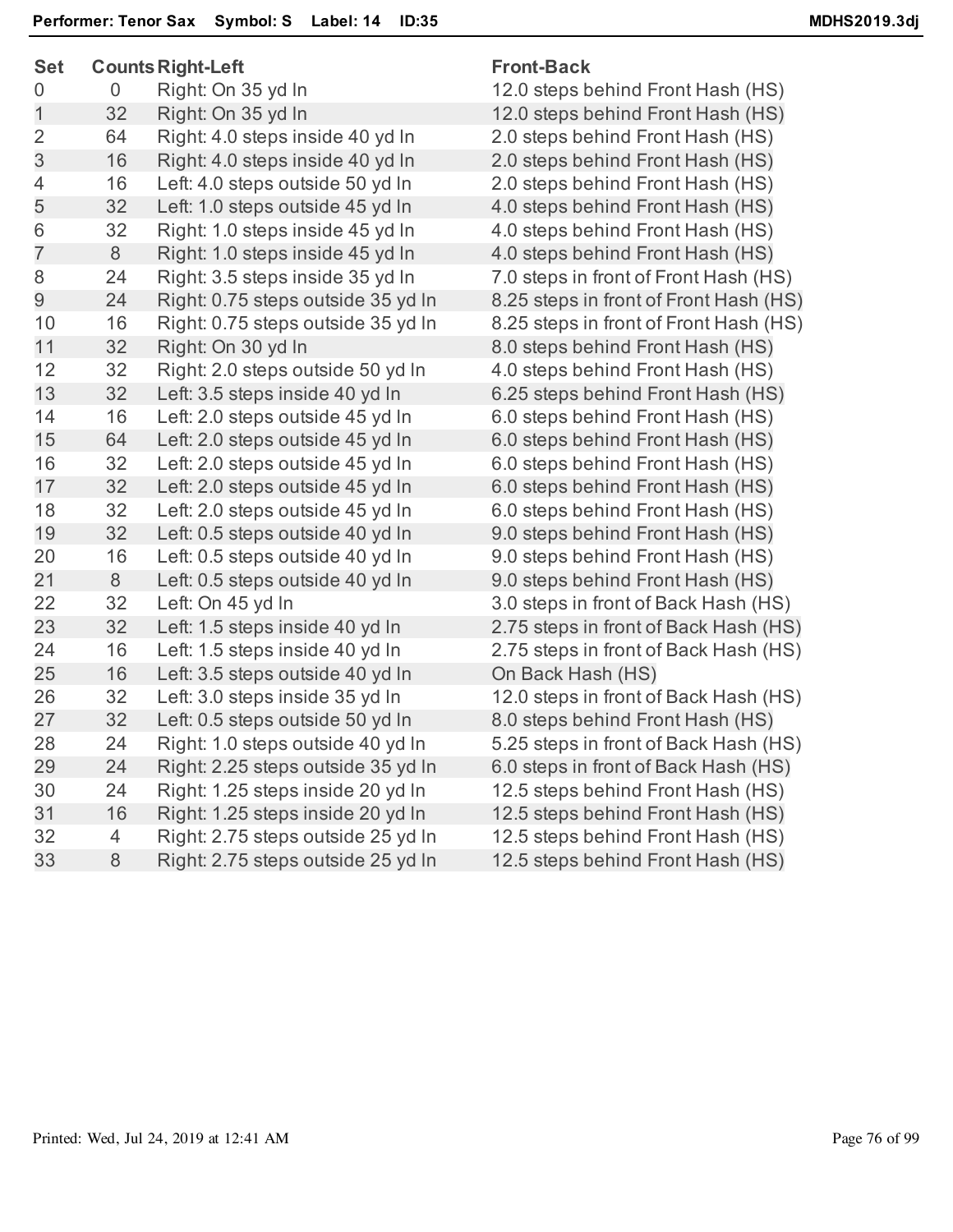| <b>Set</b>     |                | <b>Counts Right-Left</b>           | <b>Front-Back</b>                      |  |
|----------------|----------------|------------------------------------|----------------------------------------|--|
| 0              | $\overline{0}$ | Right: On 30 yd In                 | 12.0 steps behind Front Hash (HS)      |  |
| 1              | 32             | Right: On 30 yd In                 | 12.0 steps behind Front Hash (HS)      |  |
| $\overline{2}$ | 64             | Right: On 40 yd In                 | 2.0 steps behind Front Hash (HS)       |  |
| 3              | 16             | Right: On 40 yd In                 | 2.0 steps behind Front Hash (HS)       |  |
| 4              | 16             | On 50 yd In                        | 2.0 steps behind Front Hash (HS)       |  |
| 5              | 32             | Left: 1.75 steps inside 45 yd In   | 4.0 steps behind Front Hash (HS)       |  |
| 6              | 32             | Right: 1.75 steps outside 45 yd In | 4.0 steps behind Front Hash (HS)       |  |
| $\overline{7}$ | 8              | Right: 1.75 steps outside 45 yd In | 4.0 steps behind Front Hash (HS)       |  |
| 8              | 24             | Right: 1.0 steps inside 35 yd In   | 6.0 steps in front of Front Hash (HS)  |  |
| $\overline{9}$ | 24             | Right: 1.75 steps inside 35 yd In  | 7.25 steps in front of Front Hash (HS) |  |
| 10             | 16             | Right: 1.75 steps inside 35 yd In  | 7.25 steps in front of Front Hash (HS) |  |
| 11             | 32             | Right: 4.0 steps inside 30 yd In   | 8.0 steps behind Front Hash (HS)       |  |
| 12             | 32             | Left: 2.0 steps outside 50 yd In   | 4.0 steps behind Front Hash (HS)       |  |
| 13             | 32             | Left: 1.0 steps inside 40 yd In    | 7.5 steps behind Front Hash (HS)       |  |
| 14             | 16             | Left: 2.0 steps inside 45 yd In    | 10.0 steps behind Front Hash (HS)      |  |
| 15             | 64             | Left: 2.0 steps inside 45 yd In    | 10.0 steps behind Front Hash (HS)      |  |
| 16             | 32             | Left: 2.0 steps inside 45 yd In    | 10.0 steps behind Front Hash (HS)      |  |
| 17             | 32             | Left: 2.0 steps inside 45 yd In    | 10.0 steps behind Front Hash (HS)      |  |
| 18             | 32             | Left: 2.0 steps inside 45 yd In    | 10.0 steps behind Front Hash (HS)      |  |
| 19             | 32             | Left: 3.0 steps outside 40 yd In   | 10.0 steps behind Front Hash (HS)      |  |
| 20             | 16             | Left: 3.0 steps outside 40 yd In   | 10.0 steps behind Front Hash (HS)      |  |
| 21             | 8              | Left: 3.0 steps outside 40 yd In   | 10.0 steps behind Front Hash (HS)      |  |
| 22             | 32             | Left: 2.75 steps inside 45 yd In   | 2.75 steps in front of Back Hash (HS)  |  |
| 23             | 32             | Left: 3.0 steps inside 40 yd In    | 1.0 steps in front of Back Hash (HS)   |  |
| 24             | 16             | Left: 3.0 steps inside 40 yd In    | 1.0 steps in front of Back Hash (HS)   |  |
| 25             | 16             | Left: 1.0 steps outside 40 yd In   | On Back Hash (HS)                      |  |
| 26             | 32             | Left: 2.5 steps outside 40 yd In   | 12.0 steps in front of Back Hash (HS)  |  |
| 27             | 32             | Right: 2.0 steps outside 50 yd In  | 8.0 steps behind Front Hash (HS)       |  |
| 28             | 24             | Right: 3.5 steps outside 40 yd In  | 5.25 steps in front of Back Hash (HS)  |  |
| 29             | 24             | Right: 3.25 steps inside 30 yd In  | 6.25 steps in front of Back Hash (HS)  |  |
| 30             | 24             | Right: 2.25 steps inside 20 yd In  | 10.25 steps behind Front Hash (HS)     |  |
| 31             | 16             | Right: 2.25 steps inside 20 yd In  | 10.25 steps behind Front Hash (HS)     |  |
| 32             | 4              | Right: 1.75 steps outside 25 yd In | 10.25 steps behind Front Hash (HS)     |  |
| 33             | $8\phantom{1}$ | Right: 1.75 steps outside 25 yd In | 10.25 steps behind Front Hash (HS)     |  |
|                |                |                                    |                                        |  |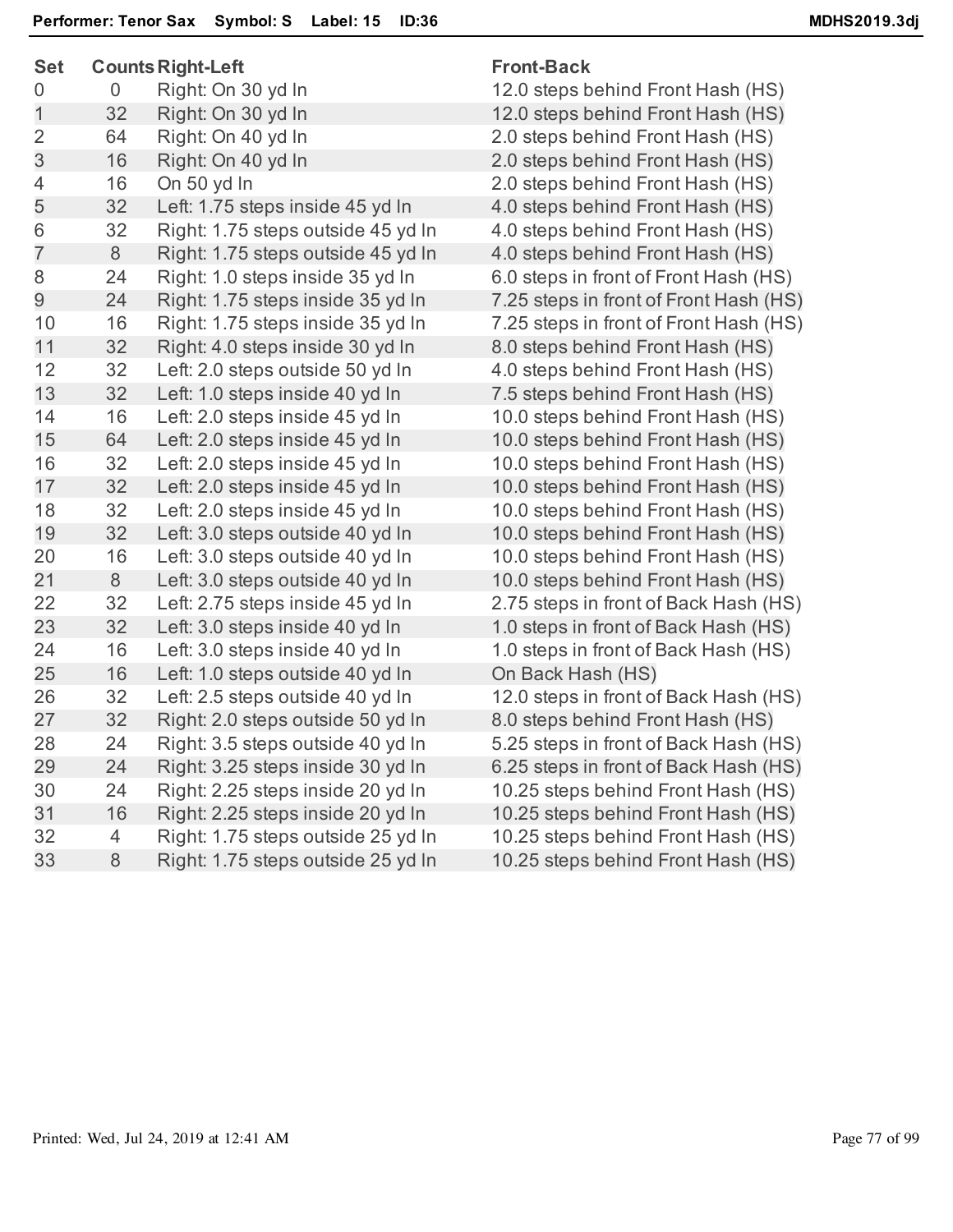| <b>Set</b>     | <b>Counts Right-Left</b> |                                    | <b>Front-Back</b>                     |  |
|----------------|--------------------------|------------------------------------|---------------------------------------|--|
| 0              | 0                        | Right: On 25 yd In                 | 12.0 steps behind Front Hash (HS)     |  |
| $\mathbf 1$    | 32                       | Right: On 25 yd In                 | 12.0 steps behind Front Hash (HS)     |  |
| $\overline{2}$ | 64                       | Right: 4.0 steps inside 35 yd In   | 2.0 steps behind Front Hash (HS)      |  |
| 3              | 16                       | Right: 4.0 steps inside 35 yd In   | 2.0 steps behind Front Hash (HS)      |  |
| 4              | 16                       | Right: 4.0 steps inside 45 yd In   | 2.0 steps behind Front Hash (HS)      |  |
| 5              | 32                       | Left: 3.75 steps outside 50 yd In  | 4.0 steps behind Front Hash (HS)      |  |
| 6              | 32                       | Right: 3.75 steps inside 40 yd In  | 4.0 steps behind Front Hash (HS)      |  |
| $\overline{7}$ | 8                        | Right: 3.75 steps inside 40 yd In  | 4.0 steps behind Front Hash (HS)      |  |
| 8              | 24                       | Right: 1.5 steps outside 35 yd In  | 5.0 steps in front of Front Hash (HS) |  |
| 9              | 24                       | Right: 4.0 steps outside 40 yd In  | 6.0 steps in front of Front Hash (HS) |  |
| 10             | 16                       | Right: 4.0 steps outside 40 yd In  | 6.0 steps in front of Front Hash (HS) |  |
| 11             | 32                       | Right: On 35 yd In                 | 8.0 steps behind Front Hash (HS)      |  |
| 12             | 32                       | Left: 2.0 steps inside 45 yd In    | 4.0 steps behind Front Hash (HS)      |  |
| 13             | 32                       | Left: 1.5 steps outside 40 yd In   | 8.75 steps behind Front Hash (HS)     |  |
| 14             | 16                       | Left: 2.0 steps outside 40 yd In   | 6.0 steps behind Front Hash (HS)      |  |
| 15             | 64                       | Left: 2.0 steps outside 40 yd In   | 6.0 steps behind Front Hash (HS)      |  |
| 16             | 32                       | Left: 2.0 steps outside 40 yd In   | 6.0 steps behind Front Hash (HS)      |  |
| 17             | 32                       | Left: 2.0 steps outside 40 yd In   | 6.0 steps behind Front Hash (HS)      |  |
| 18             | 32                       | Left: 2.0 steps outside 40 yd In   | 6.0 steps behind Front Hash (HS)      |  |
| 19             | 32                       | Left: 2.5 steps inside 35 yd In    | 11.0 steps behind Front Hash (HS)     |  |
| 20             | 16                       | Left: 2.5 steps inside 35 yd In    | 11.0 steps behind Front Hash (HS)     |  |
| 21             | 8                        | Left: 2.5 steps inside 35 yd In    | 11.0 steps behind Front Hash (HS)     |  |
| 22             | 32                       | Left: 2.75 steps outside 50 yd In  | 2.25 steps in front of Back Hash (HS) |  |
| 23             | 32                       | Left: 2.75 steps inside 40 yd In   | 1.5 steps behind Back Hash (HS)       |  |
| 24             | 16                       | Left: 2.75 steps inside 40 yd In   | 1.5 steps behind Back Hash (HS)       |  |
| 25             | 16                       | Left: 1.5 steps inside 40 yd In    | On Back Hash (HS)                     |  |
| 26             | 32                       | Left: 0.25 steps inside 40 yd In   | 12.0 steps in front of Back Hash (HS) |  |
| 27             | 32                       | Right: 3.5 steps inside 45 yd In   | 8.0 steps behind Front Hash (HS)      |  |
| 28             | 24                       | Right: 2.0 steps inside 35 yd In   | 5.25 steps in front of Back Hash (HS) |  |
| 29             | 24                       | Right: 0.75 steps inside 30 yd In  | 6.5 steps in front of Back Hash (HS)  |  |
| 30             | 24                       | Right: 3.25 steps outside 25 yd In | 9.25 steps behind Front Hash (HS)     |  |
| 31             | 16                       | Right: 3.25 steps outside 25 yd In | 9.25 steps behind Front Hash (HS)     |  |
| 32             | 4                        | Right: 0.75 steps inside 25 yd In  | 9.25 steps behind Front Hash (HS)     |  |
| 33             | 8                        | Right: 0.75 steps inside 25 yd In  | 9.25 steps behind Front Hash (HS)     |  |